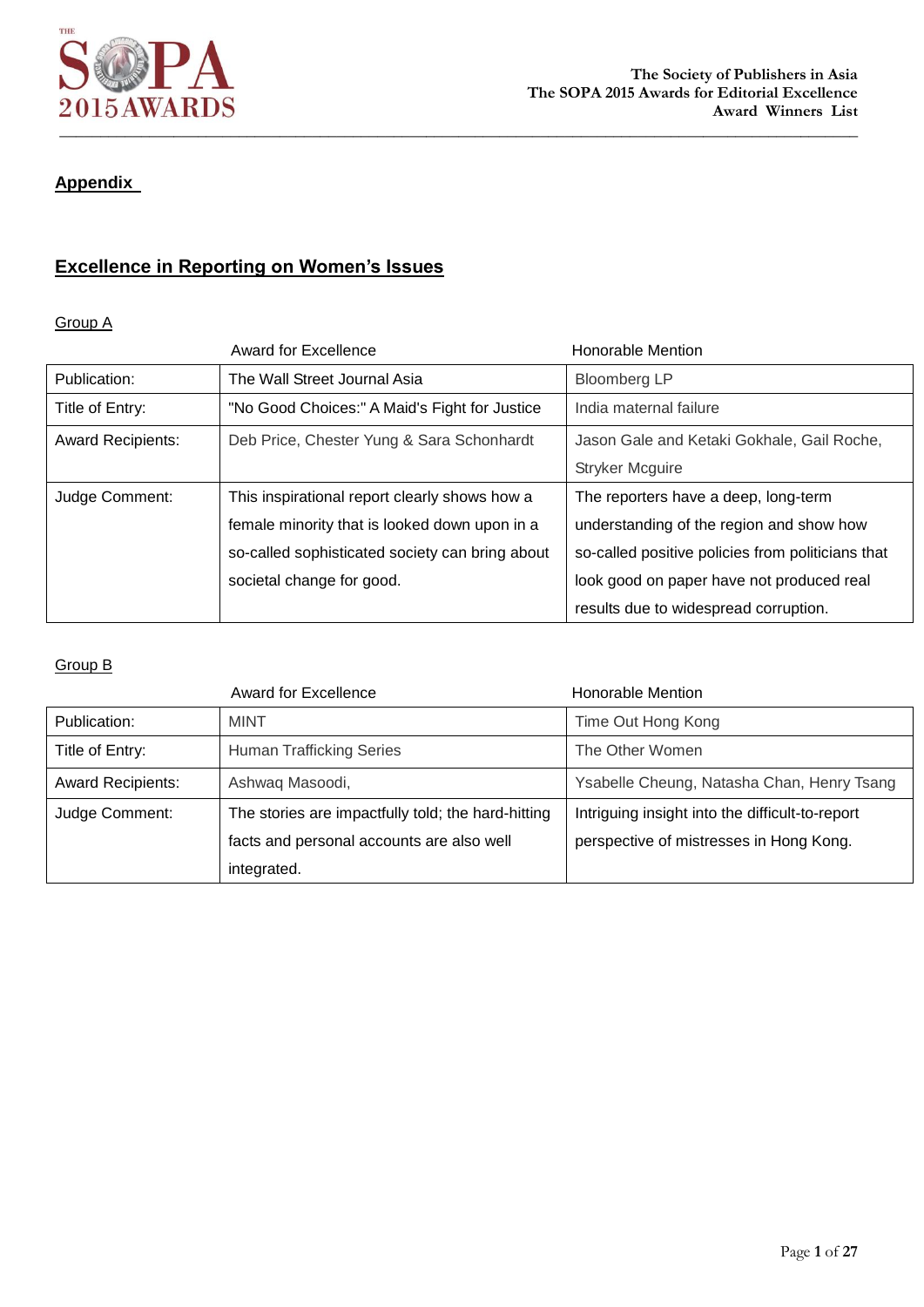

|                          | <b>Award for Excellence</b>                     | <b>Honorable Mention</b>                        |
|--------------------------|-------------------------------------------------|-------------------------------------------------|
| Publication:             | Today 今周刊                                       | Apple Daily 香港蘋果日報                              |
| Title of Entry:          | conquer three enemies being your own master:    | From Erwiana to the bitter lives of domestic    |
|                          | powerful roses                                  | workers' series                                 |
|                          | 戰勝三個敵人做自己的主人鏗鏘玫瑰                                | 從 Erwiana 被虐到本港印傭離鄉別井苦況系列報                      |
|                          |                                                 | 道                                               |
| <b>Award Recipients:</b> | 方德琳、孫蓉萍、鄧寧                                      | 彭碧珊,麥超億,關震海,洪藹婷                                 |
| Judge Comment:           | A human and informative approach to look at     | The interview with Erwiana offers a peek at how |
|                          | the gender inequality situation in Taiwan, plus | tragic experiences of foreign maids could be    |
|                          | life stories showing how women have fought      | and helped to wake public awareness of how      |
|                          | their way up their career ladder.               | significant and reprehensible the abuse         |
|                          | 封面報導組群選題具有很強的社會意義,建築於                           | situation is in Hong Kong.                      |
|                          | 社會調査結果上的主題及論點也因爲與聯合國的                           | 報導能從生活故事的角度挖掘受虐待印傭的人權                           |
|                          | 排名結果有很大不同,而顯得更具有現實啓示。                           | 應該獲得尊重問題,體現了媒體維持道德正義的                           |
|                          | 人物報導的選擇從白領到藍領,覆蓋範圍廣且具                           | 社會責任感。這組報導尊重人權的性質,比女性                           |
|                          | 有代表性,共同構成完整精緻的專題報導群。                            | 報導性質更加突出。                                       |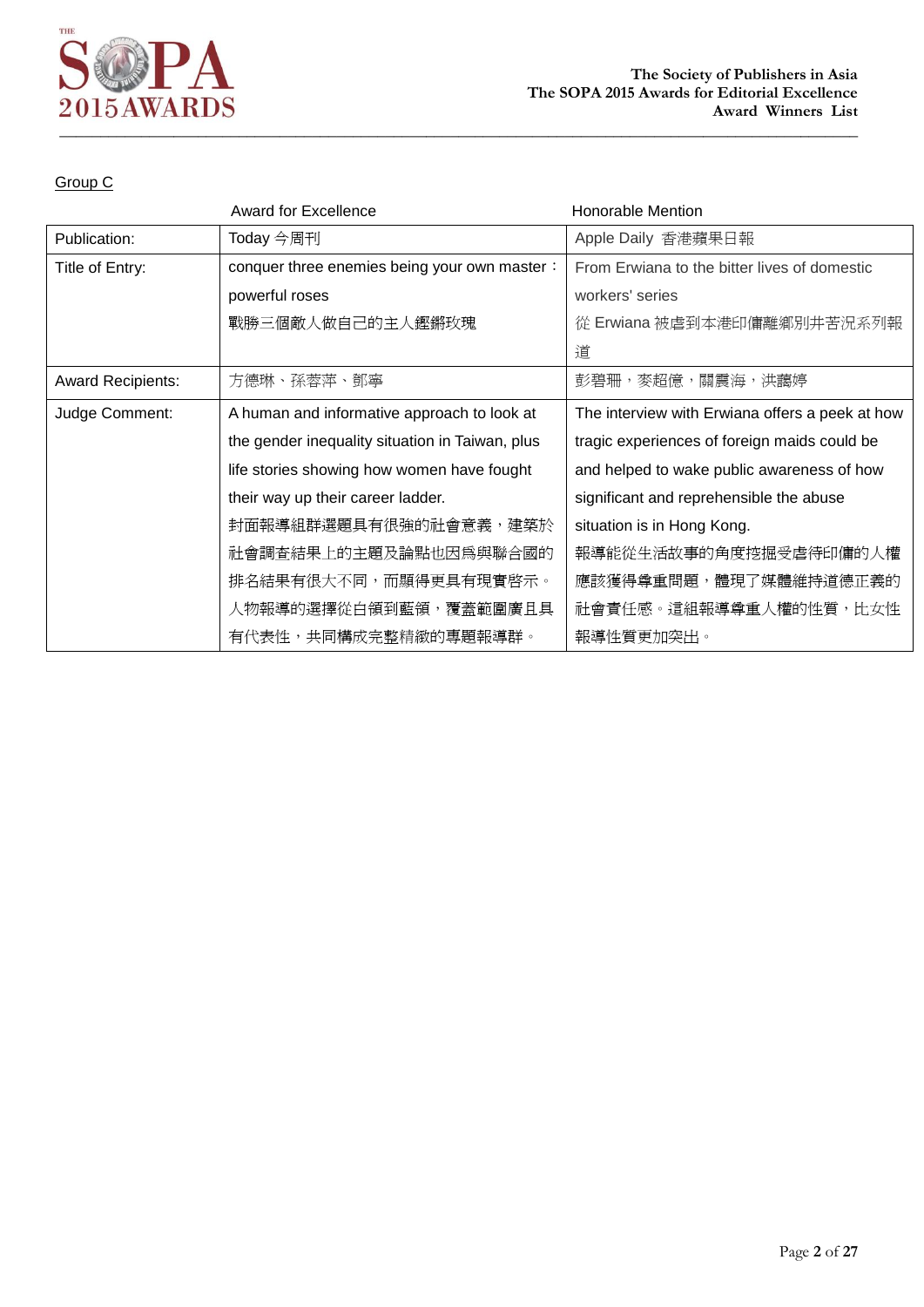

## **Excellence in Digital News**

### Group A

|                          | Award for Excellence                             | Honorable Mention                               |
|--------------------------|--------------------------------------------------|-------------------------------------------------|
| Publication:             | The International New York Times                 | The Wall Street Journal Asia                    |
| Title of Entry:          | "Searching for Burmese Jade, and Finding         | What is Alibaba?                                |
|                          | Misery" with the Video Feature, "Jade's Journey  |                                                 |
|                          | Marked by Drugs and Death"                       |                                                 |
| <b>Award Recipients:</b> | Text by Dan Levin; Documentary Video by          | Marc Lajoie, Thomas Di Fonzo & Eva Tam          |
|                          | Jonah M. Kessel; Photographs by Adam Dean        |                                                 |
| Judge Comment:           | Well researched and in-depth investigation       | Rich content, vivid graphics and superior       |
|                          | supported by vivid visual documentation of third | story-telling make this a trendsetting piece of |
|                          | world misery in the great chase for economic     | business journalism.                            |
|                          | prosperity.                                      |                                                 |

|                          | Award for Excellence                          | <b>Honorable Mention</b>                           |
|--------------------------|-----------------------------------------------|----------------------------------------------------|
| Publication:             | South China Morning Post                      | Caixin.com                                         |
| Title of Entry:          | Voices from Tiananmen: Eyewitnesses look      | Zhou's Power Base                                  |
|                          | back to the spring of 1989                    |                                                    |
| <b>Award Recipients:</b> | Patrick Boehler/                              | Editors: Huang Chen, Huang Zhimin, Han Wei,        |
|                          | South China Morning Post Multimedia Team      | Wang Yuqian, James Bradbury, Chen Jiahui;          |
|                          |                                               | Designers: Ren Yuan, Ding Chen; Developers:        |
|                          |                                               | Ren Yuan, Mu Xinzhu; Producers: Gao Yu,            |
|                          |                                               | Huang Zhimin                                       |
| Judge Comment:           | Through mainbar and sidebar stories and video | I can't imagine the amount of work it took to boil |
|                          | clips, the SCMP has truly captured a slice of | down a 60,000-word report into a simply elegant    |
|                          | what happened from April to June 1989.        | visualization.                                     |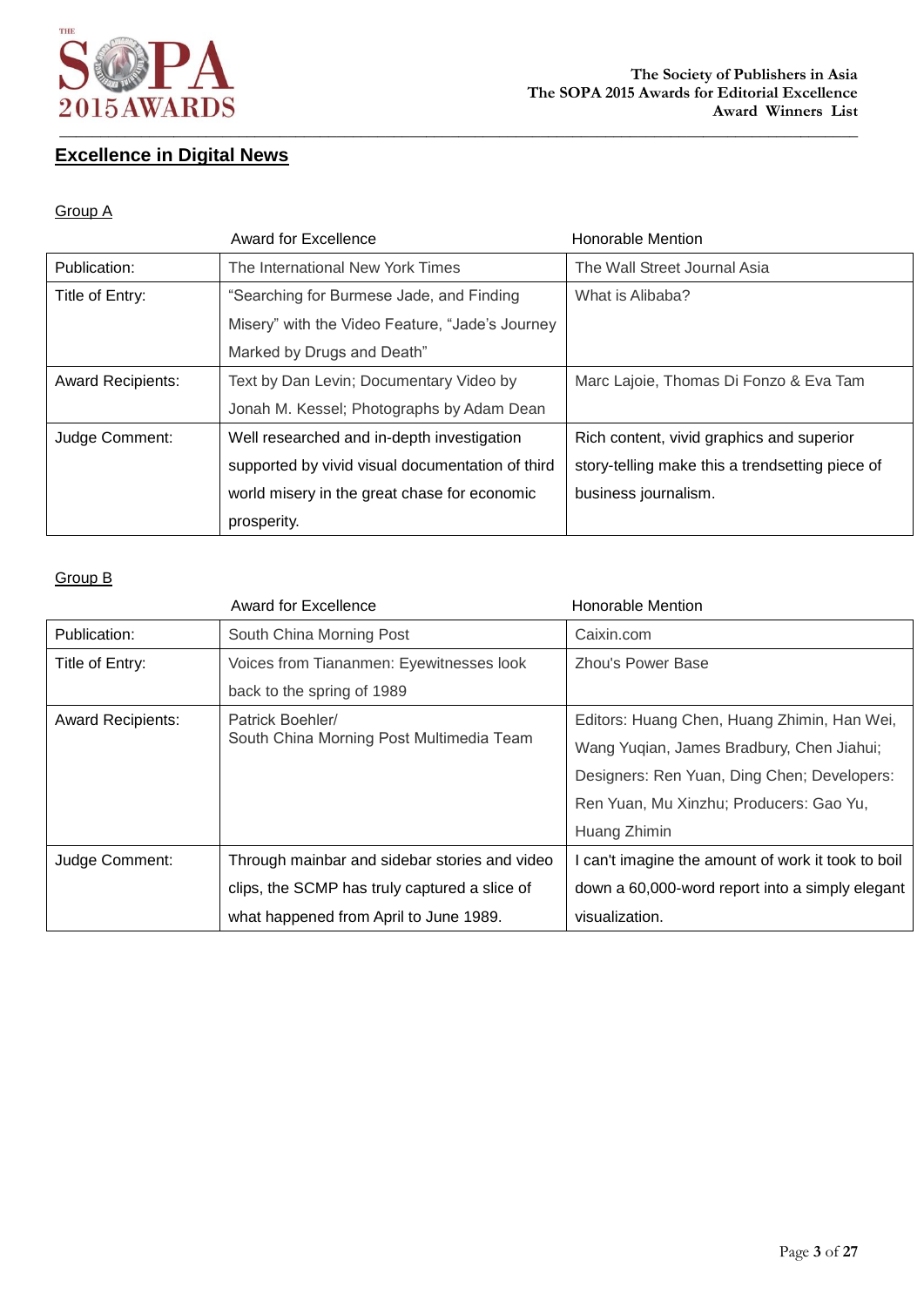

|                          | <b>Award for Excellence</b>                       | <b>Honorable Mention</b>                     |
|--------------------------|---------------------------------------------------|----------------------------------------------|
| Publication:             | Caixin.com 财新网                                    | CommonWealth Magazine 天下雜誌                   |
| Title of Entry:          | Zhou's Power Base                                 | Digital special for "The fast development of |
|                          | 周永康的人与财                                           | Northeast Agreement"                         |
|                          |                                                   | 「北東協火熱崛起 」 數位專輯                              |
| <b>Award Recipients:</b> | Editors: Huang Chen, Huang Zhimin;                | 賀桂芬、黃亦筠、張翔一、辜樹仁、彭子珊、司                        |
|                          | Designers: Ren Yuan, Ding Chen; Developers:       | 徒嘉慧、黃明堂、劉國泰、史書華、林世宗、劉                        |
|                          | Ren Yuan, Mu Xinzhu; Producers: Gao Yu,           | 凡瑄、洪梵軒                                       |
|                          | Huang Zhimin                                      |                                              |
| Judge Comment:           | The interrelationship within the whole corruption | An innovative approach to illustrate the     |
|                          | empire is vividly unveiled through the            | interconnection of the data within the       |
|                          | interactivity infographics.                       | Association of North East Asian Nations.     |
|                          | 超強的新聞敏感性,對重大新聞準備充分,以創                             | 報告話題具前瞻性,畫面設計精美,具現場感。                        |
|                          | 新方式演繹出資料新聞的魅力。                                    |                                              |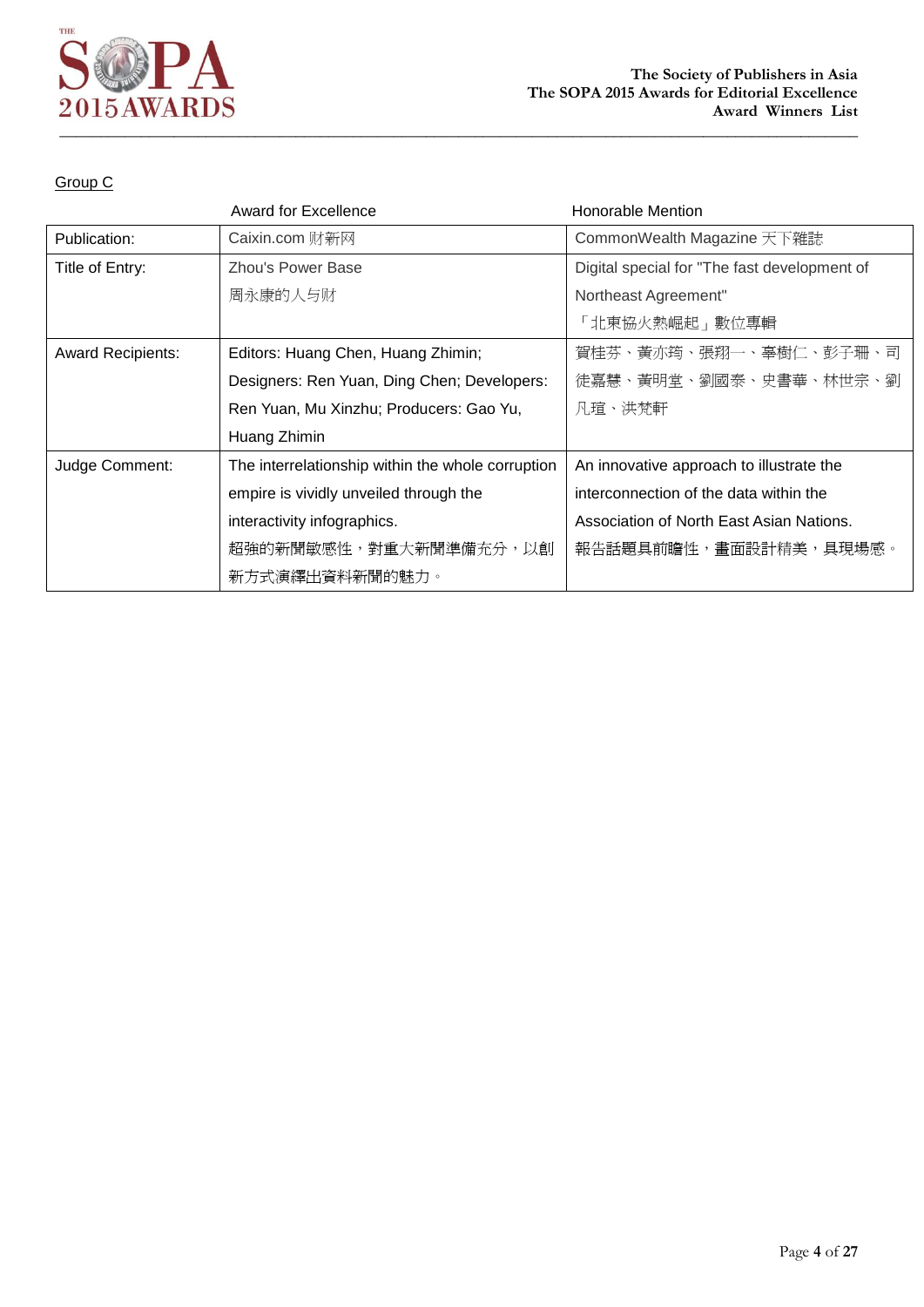

## **Excellence in Human Rights Reporting**

### Group A

|                          | Award for Excellence                             | Honorable Mention                               |
|--------------------------|--------------------------------------------------|-------------------------------------------------|
| Publication:             | The International New York Times                 | The International New York Times                |
| Title of Entry:          | The Plight of the Rohingya of Myanmar            | The Ballad of Zakia and Mohammad                |
| <b>Award Recipients:</b> | Jane Perlez                                      | Rod Nordland                                    |
| Judge Comment:           | The multi-part examination provides both         | This story of one couple, intimately rendered,  |
|                          | compelling insight and context to all phases of  | reflects the contradictions and challenges of a |
|                          | the human tragedy, including the fear, ignorance | society in transition.                          |
|                          | and political inertia which hampers its          |                                                 |
|                          | successful resolution.                           |                                                 |

### Group B

|                          | Award for Excellence                               | Honorable Mention                              |
|--------------------------|----------------------------------------------------|------------------------------------------------|
| Publication:             | <b>MINT</b>                                        | <b>Myanmar Times</b>                           |
| Title of Entry:          | Why Dutee Chand can Change Sport                   | Medical gap threatens lives in Rakhine         |
| <b>Award Recipients:</b> | Rudraneil Sengupta,                                | Fiona MacGregor & Shwe Yee Saw Myint;          |
| Judge Comment:           | it took a topic that would generally be treated as | Well written and moving, the piece sheds light |
|                          | a sports story and cast it, to impressive effect,  | on an important human rights issue that has    |
|                          | as a human rights issue.                           | been aggravated by government (in)action.      |

|                          | Award for Excellence                           | Honorable Mention                               |
|--------------------------|------------------------------------------------|-------------------------------------------------|
| Publication:             | Ming Pao 明報                                    | Apple Daily 香港蘋果日報                              |
| Title of Entry:          | Coverage of Occupy incident                    | Umbrella Movement                               |
|                          | 佔領事件系列報道                                       | 雨傘運動                                            |
| <b>Award Recipients:</b> | 港聞一般組、政情組、突發組、偵査組                              | 採訪部                                             |
|                          |                                                |                                                 |
| Judge Comment:           | Ming Pao didn't take sides and featured voices | An informed approach to reporting the issue in  |
|                          | from many perspectives of the Umbrella         | which the general public requested for a fairer |
|                          | movement.                                      | electoral system                                |
|                          | 七十多天的占中運動,震驚全球,也是全球媒體                          |                                                 |
|                          | 的關注角點。香港中文媒體個不例外,大幅報導。                         |                                                 |
|                          | 明報是其中佼佼者。不像有些媒體只突出報導一                          |                                                 |
|                          | 方聲音。 明報報導還是試圖儘量呈現真相,展示                         |                                                 |
|                          | 不同方面的聲音。                                       |                                                 |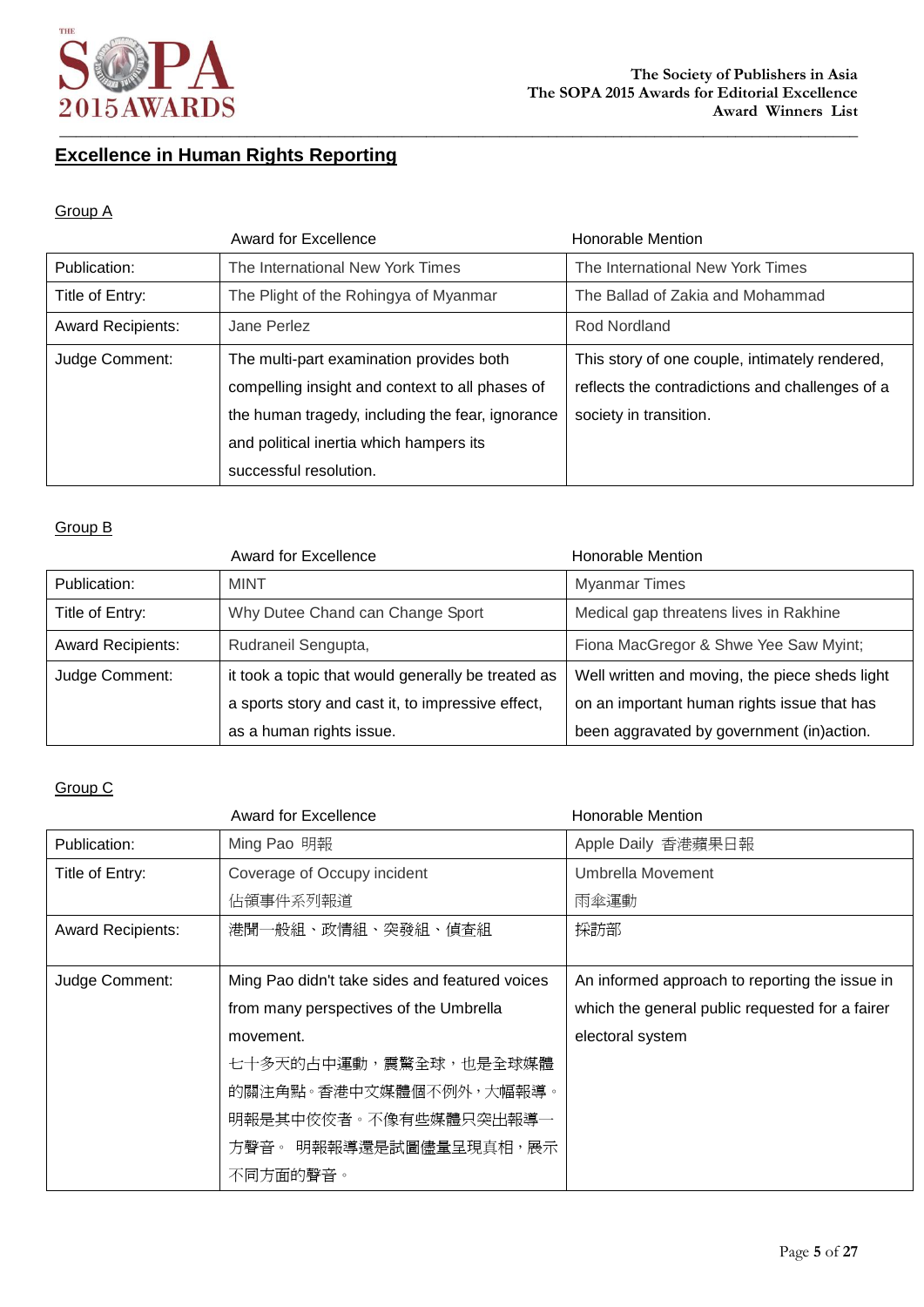

# **Excellence in Feature Writing**

### Group A

|                          | <b>Award for Excellence</b>                     | <b>Honorable Mention</b>                         |
|--------------------------|-------------------------------------------------|--------------------------------------------------|
| Publication:             | Reuters                                         | <b>Bloomberg LP</b>                              |
| Title of Entry:          | Exposing Asia's brutal slave trade              | <b>Operation Yellowbird</b>                      |
| <b>Award Recipients:</b> | Amy Sawitta Lefevre and Andrew R.C. Marshall    | Simon Lee, Henry Sanderson, Rosalind             |
|                          |                                                 | Mathieson, Neil Western                          |
| Judge Comment:           | Moving details and revelatory reporting about a | Fascinating story with great reporting about one |
|                          | human tragedy that too many people have         | of the big secrets of our days.                  |
|                          | ignored for too long.                           |                                                  |

### Group B

|                          | Award for Excellence                             | Honorable Mention                            |
|--------------------------|--------------------------------------------------|----------------------------------------------|
| Publication:             | Post Magazine                                    | <b>COCONUTS MEDIA</b>                        |
| Title of Entry:          | "Til death do us part?"                          | Hidden in Plain Sight                        |
| <b>Award Recipients:</b> | Jenni Marsh                                      | Dana MacLean, Todd Ruiz                      |
| Judge Comment:           | Absolutely fascinating story of how China's      | An ambitious, vivid and powerful look at the |
|                          | emergence as Africa's biggest trading partner is | netherworld of Bangkok's legions of street   |
|                          | playing out on a very human level.               | children.                                    |

|                          | <b>Award for Excellence</b>                    | <b>Honorable Mention</b>                         |
|--------------------------|------------------------------------------------|--------------------------------------------------|
| Publication:             | 30 Monthly Magazine 30 雜誌                      | Business Weekly 商業周刊                             |
| Title of Entry:          | The Giver - awakened generation: to change     | Invisible Home Care >> 2.2 Million People        |
|                          | Taiwan with 10,000 people's one hour           | Resign Storm<br>隱形照護>>220 萬人離職風暴                 |
|                          | ■ 覺醒世代:1 萬人 1 小時,改變台灣<br>The Giver             |                                                  |
| <b>Award Recipients:</b> | 成章瑜、徐仁全、王妍文、王維玲、方正儀、劉                          | Vivien Liu, Lai Ning Ning, Quake Wan, Homao      |
|                          | 子寧、洪嘉蓮、高嘉鎂、吳佩綺、葛翰勳、吳思                          | Wu                                               |
|                          | 旻、王冠珉/彭修浚/關立衡、鄭名娟                              |                                                  |
| Judge Comment:           | The piece has an in-depth report with broad    | The report is insightful with a clear comparison |
|                          | aspects from social chaos to future prospects. | of the aging problem in Japan and that in        |
|                          | But the content is equally weighted, without   | Taiwan. With excellent layout design and a       |
|                          | emphasis.                                      | perfect marriage of words.                       |
|                          | 選題切合時事性,專題內容具創意,採訪面廣闊                          | 主題富前瞻性。 報導結合老人大國日本的現況,                           |
|                          | 整全,構思嚴謹,從社會的混沌中,理出前景。                          | 對照台灣在職人士護老的困境,視野立體。                              |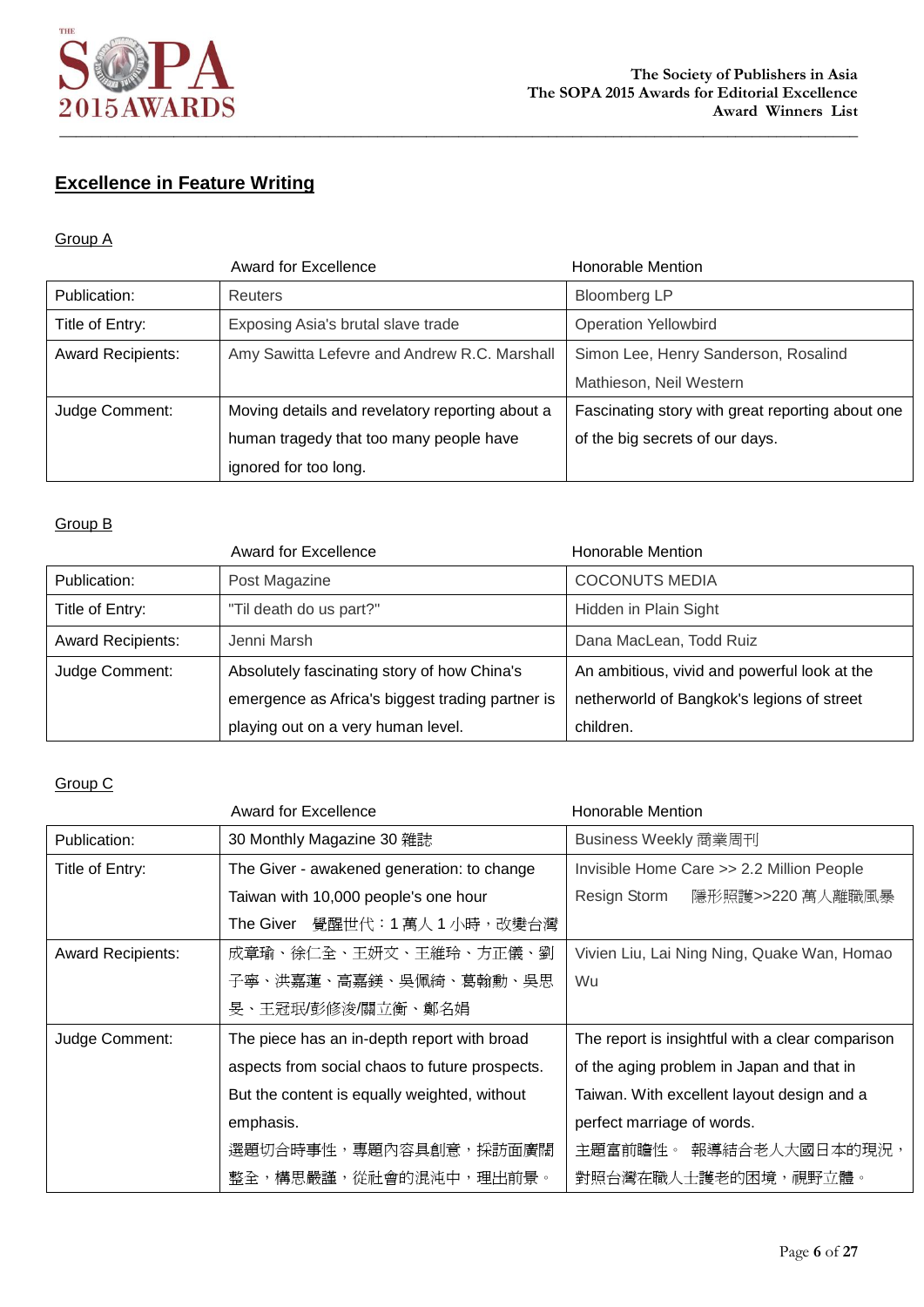

# **Excellence in Magazine Design**

### Group A

# Category Cancelled

### Group B

|                          | <b>Award for Excellence</b>                     | Honorable Mention                               |
|--------------------------|-------------------------------------------------|-------------------------------------------------|
| Publication:             | <b>Tasting Kitchen</b>                          | Design 360°- Concept and Design Magazine        |
| Title of Entry:          | TK13 Fruits, Flowers & Bugs                     | Design 360° Magazine: No.50 - Design            |
|                          |                                                 | Manifesto                                       |
| <b>Award Recipients:</b> | Alicia Beebe                                    | Prof. Wang Shaoqiang                            |
| Judge Comment:           | The layouts are elegant and accessible and      | (It) figures that a magazine about design would |
|                          | done to best showcase the food items, which,    | use magazine design in an innovative way.       |
|                          | after all, are the stars and characters of each |                                                 |
|                          | issue                                           |                                                 |

|                          | Award for Excellence                           | Honorable Mention                             |
|--------------------------|------------------------------------------------|-----------------------------------------------|
| Publication:             | The Outlook Magazine 新视线                       | <b>LEAP LEAP</b>                              |
| Title of Entry:          | TOKYO, Volume I                                | <b>FIRST CLASS</b>                            |
|                          | 东京 (上)                                         | 乌龙学院                                          |
| <b>Award Recipients:</b> | Chief Editor: Peng&Chen                        | Li Mei                                        |
|                          | Designer: Jona Liu, Yumo, Annsey Zhao, Yu      |                                               |
|                          | Xiao                                           |                                               |
|                          | Photographer: Peng Yangjun                     |                                               |
|                          | Editor: Yu Fei, Liu Xi, Zhao Xuefeng, Zhi Yuan |                                               |
| Judge Comment:           | Both the cover image and the design            | Lots of creativity has been injected into the |
|                          | demonstrated the diversity of Toyko.           | layout design of LEAP's feature story.        |
|                          | 封面圖像與內頁設計充分表達東京的多元性,色                          | 可看得出在封面故事整體頁面設計上投注相當多                         |
|                          | 彩運用上也很一致,而且採用不同版型與繪圖交                          | 創意心思,特別是必須將中英文與圖像元素和諧                         |
|                          | 叉運用,維持閱讀的節奏與樂趣。                                | 地融合在一起之際。                                     |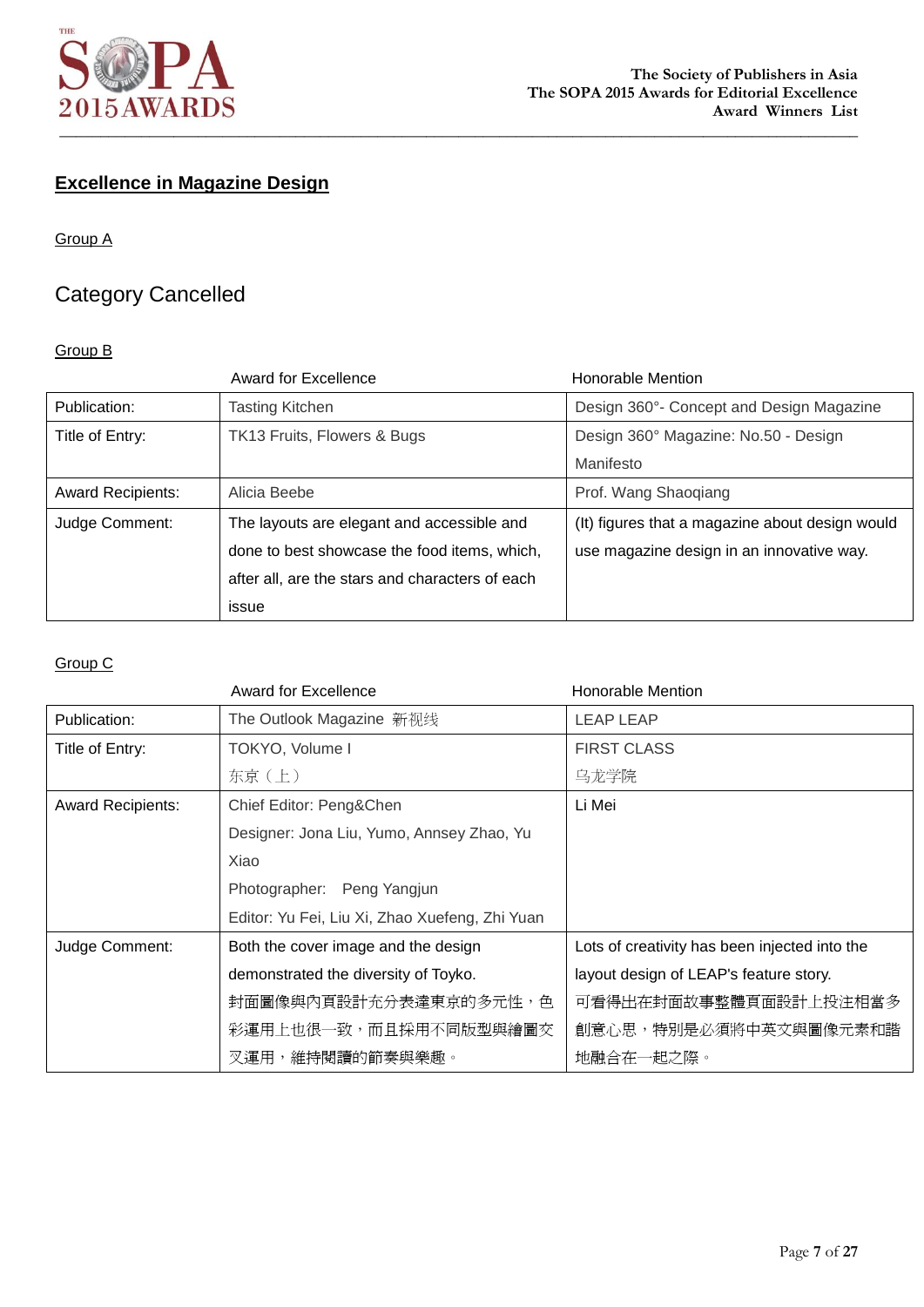

# **Excellence in Lifestyle Coverage**

#### Group A

|                          | <b>Award for Excellence</b>                      | <b>Honorable Mention</b>                        |
|--------------------------|--------------------------------------------------|-------------------------------------------------|
| Publication:             | <b>Reuters</b>                                   | <b>TIME</b>                                     |
| Title of Entry:          | Everest tragedy exposes big business behind      | The Xinjiang Sound                              |
|                          | noble pursuit                                    |                                                 |
| <b>Award Recipients:</b> | John Chalmers and Gopal Sharma                   | <b>Emily Rauhala</b>                            |
| Judge Comment:           | This piece brings to life in riveting detail the | A superb piece of journalism explaining one of  |
|                          | cavalier attitudes toward and treatment of       | China's most sensitive and intractable problems |
|                          | sherpas, without whom challenges against the     | - Xinjiang - in a highly creative way, based    |
|                          | peak would be impossible.                        | around an interview with a pop star.            |

|                          | <b>Award for Excellence</b>                     | Honorable Mention                                 |
|--------------------------|-------------------------------------------------|---------------------------------------------------|
| Publication:             | The Phnom Penh Post                             | South China Morning Post                          |
| Title of Entry:          | Reign of the quiet king                         | Roam and board                                    |
| <b>Award Recipients:</b> | Poppy McPherson                                 | Vanessa Yung                                      |
| Judge Comment:           | It is well written and balanced - a deeply      | A nice approach to localising a global trend; the |
|                          | reported profile that elucidates the person and | amazing success of AirBnB.                        |
|                          | the issues even without benefit of an interview |                                                   |
|                          | with the subject.                               |                                                   |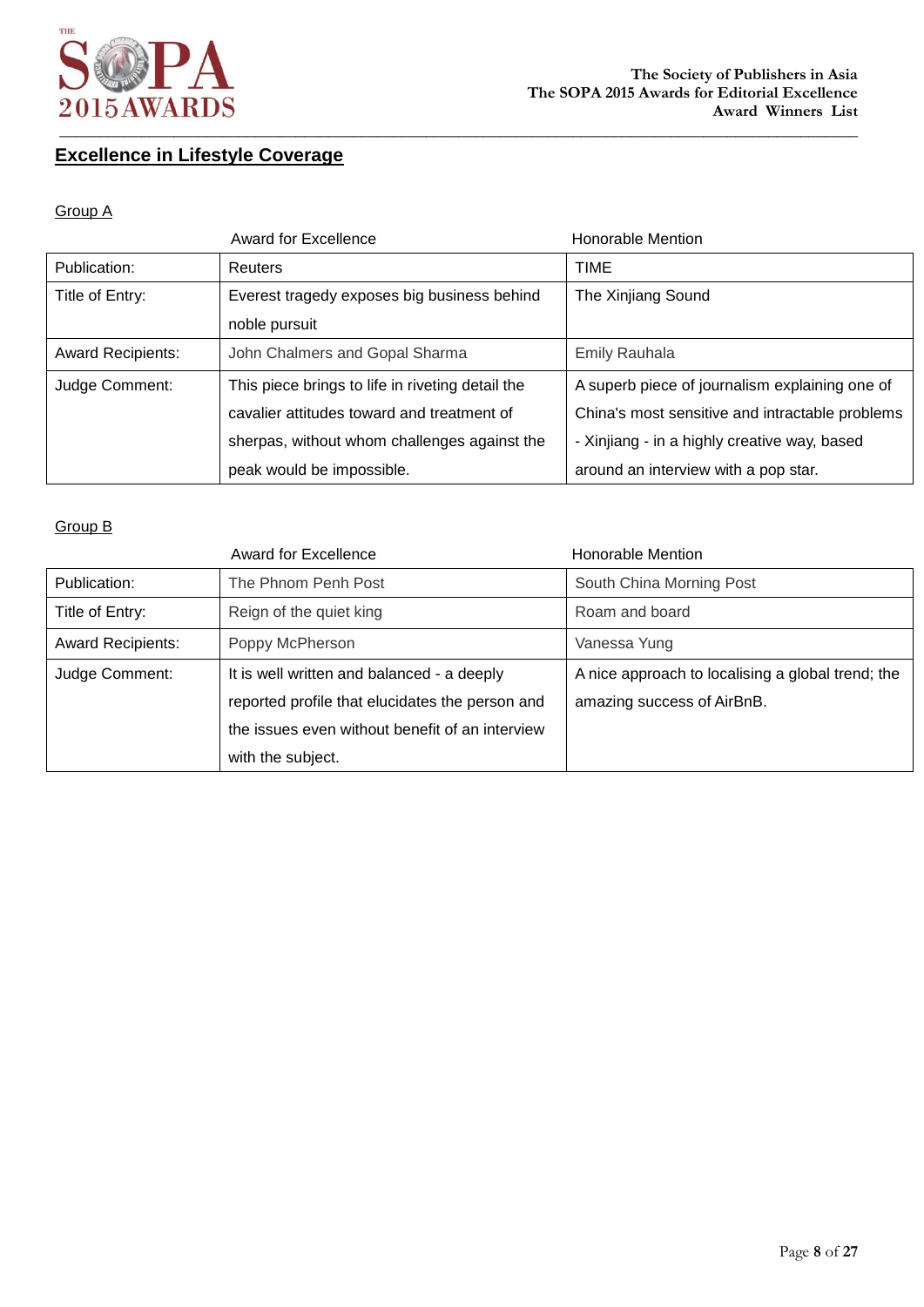

|                          | Award for Excellence                             | Honorable Mention                              |
|--------------------------|--------------------------------------------------|------------------------------------------------|
| Publication:             | LOHAS MAGAZINE LOHAS 乐活                          | CommonWealth Magazine Group/Cheers             |
|                          |                                                  | Magazine                                       |
| Title of Entry:          | Food and Ware                                    | The lifestyle after working                    |
|                          | 《食与器》                                            | 下班後新幸福學                                        |
| <b>Award Recipients:</b> | Di Wen Jie                                       | Hung Yih-Yan / Liao Yu-Tsang / Wang            |
|                          |                                                  | Chaung-Wei / Chang Shin-Yung / Lee             |
|                          |                                                  | Shin-Yueh / Tsai Ju-Han / Yang Chien-Jung      |
| Judge Comment:           | An interesting approach to look at Food and      | A very innovative approach to identify and     |
|                          | Ware as an art work. With great use of graphics. | explain a complex social issue and try to come |
|                          | 該文簡潔中見細膩,把大多數人習以爲常的食用                            | up with suggested solutions.                   |
|                          | 器皿描繪成藝術品的味道, 再配以精美的圖片,                           | 整篇專題討論工作生活平衡的議題,以企業                            |
|                          | 令人賞心悅目。 增加讀者品味生活的樂趣。                             | CEO、中高階主管與工作者的個人經驗,輔以來                         |
|                          |                                                  | 自學術機構的研究調查數據,加上具有創意的圖                          |
|                          |                                                  | 表資訊,是好看且具有知識性的文章。                              |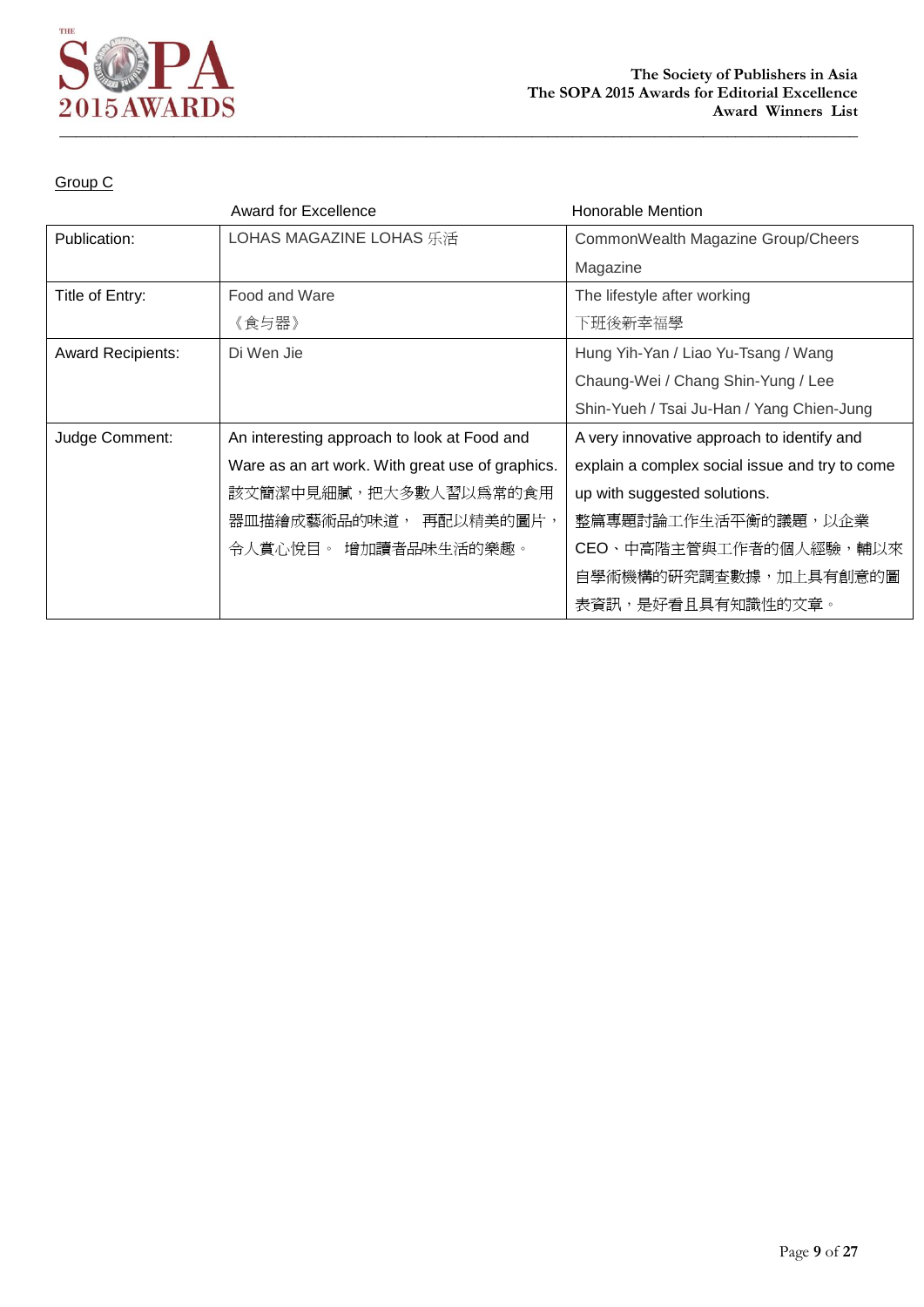

# **Excellence in Explanatory Reporting**

### Group A

|                          | Award for Excellence                            | Honorable Mention                             |
|--------------------------|-------------------------------------------------|-----------------------------------------------|
| Publication:             | <b>Reuters</b>                                  | The Wall Street Journal Asia                  |
| Title of Entry:          | Beijing's stealthy advance towards Greater      | Deep Threat: China's Submarines Add           |
|                          | China                                           | Nuclear-Strike Capability, Altering Strategic |
|                          |                                                 | <b>Balance</b>                                |
| <b>Award Recipients:</b> | David Lague, Greg Torode, James Pomfret,        | Jeremy Page                                   |
|                          | Yimou Lee, Faith Hung, Clare Baldwin, Clare     |                                               |
|                          | Jim and Farah Master                            |                                               |
| Judge Comment:           | A carefully researched look at how Beijing      | Great story on the strategic implications of  |
|                          | curries favor and support in Hong Kong, Macau   | China's growing submarine fleet on balance of |
|                          | and Taiwan, while working to stifle dissent and | power in Asia.                                |
|                          | anti-mainland activity there.                   |                                               |

|                          | <b>Award for Excellence</b>                       | <b>Honorable Mention</b>                      |
|--------------------------|---------------------------------------------------|-----------------------------------------------|
| Publication:             | International Consortium of Investigative         | The Edge Review                               |
|                          | Journalists in partnership with Ming Pao          |                                               |
| Title of Entry:          | People's Republic of Offshore or China Leaks      | Coup Confusion in Thailand                    |
| <b>Award Recipients:</b> | Gerard Ryle                                       | Marwaan Macan-Makar                           |
| Judge Comment:           | This entry is a wonderfully forensic treatment of | Thoroughly reported, elegantly written and    |
|                          | a hugely important and difficult topic that       | packaged beautifully with graphics to capture |
|                          | demonstrates the best of data journalism and      | the drama.                                    |
|                          | old-style shoe-leather reporting.                 |                                               |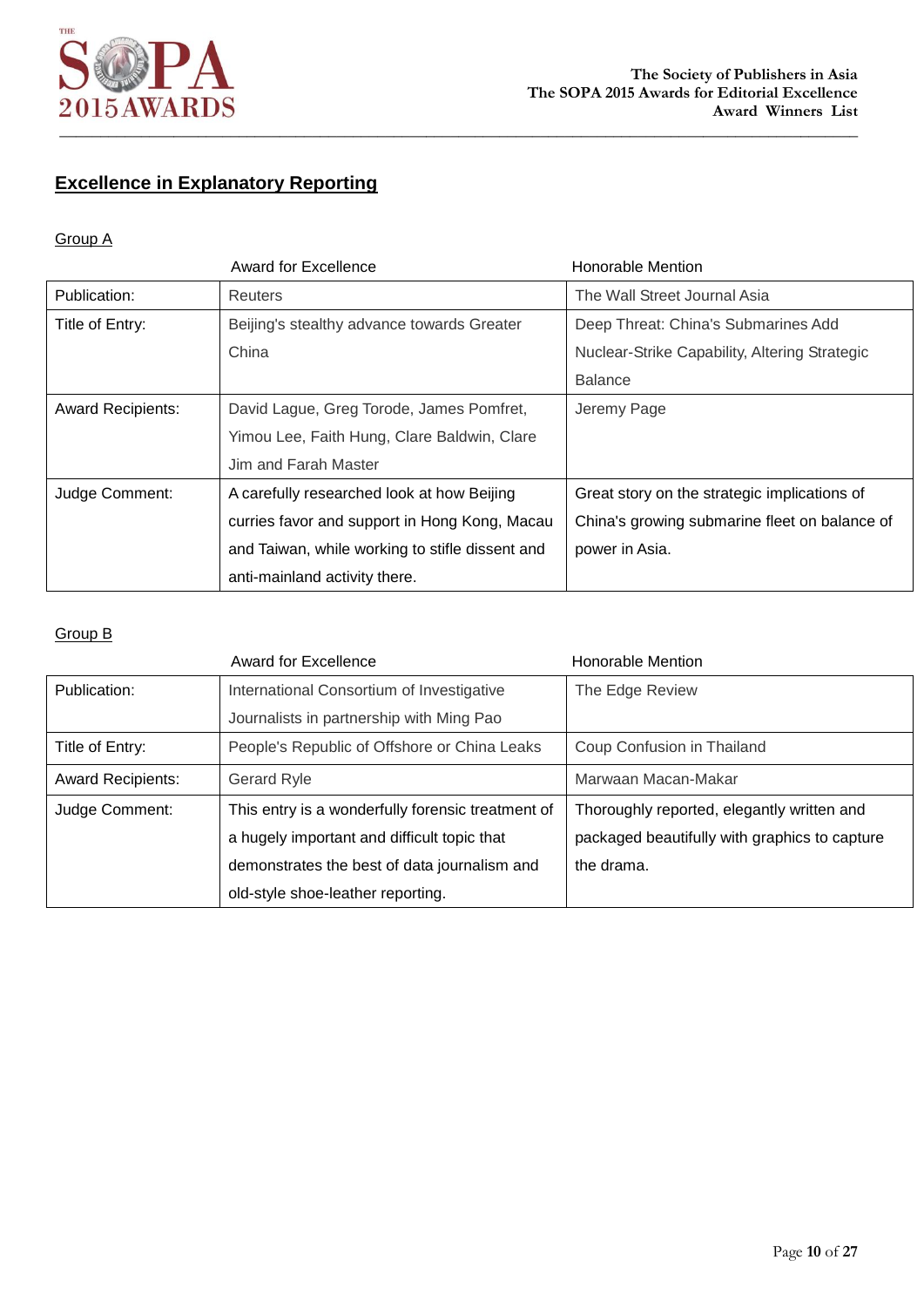

|                          | Award for Excellence                             | Honorable Mention                            |
|--------------------------|--------------------------------------------------|----------------------------------------------|
| Publication:             | Business Weekly 商業周刊                             | CommonWealth Magazine 天下雜誌                   |
| Title of Entry:          | Reveal Ko Wen-Je's Limited Corporation           | Economic explanation                         |
|                          | 揭密 柯文哲股份公司                                       | 經濟有解                                         |
| <b>Award Recipients:</b> | Vivien Liu, His Ju Tien, Joanne Yan, Chun        | 陳一姍、陳竫詒、司徒嘉慧、史書華、劉凡瑄                         |
|                          | Cheng Tsao, Lai Ning Ning, Siao Jing Chen,       |                                              |
|                          | Smile Chao                                       |                                              |
| Judge Comment:           | A highly insightful piece with timeliness. Using | I read the "Big Data" part, which showed the |
|                          | business angle to analyze a political issue      | power of social media data in crisis         |
|                          | enhances readability.                            | management and campaign response, with       |
|                          | 有高度洞悉視野能力。有時效性。用商業角度切                            | great interest.                              |
|                          | 入政治議題又能闡述清晰,具可讀性。                                |                                              |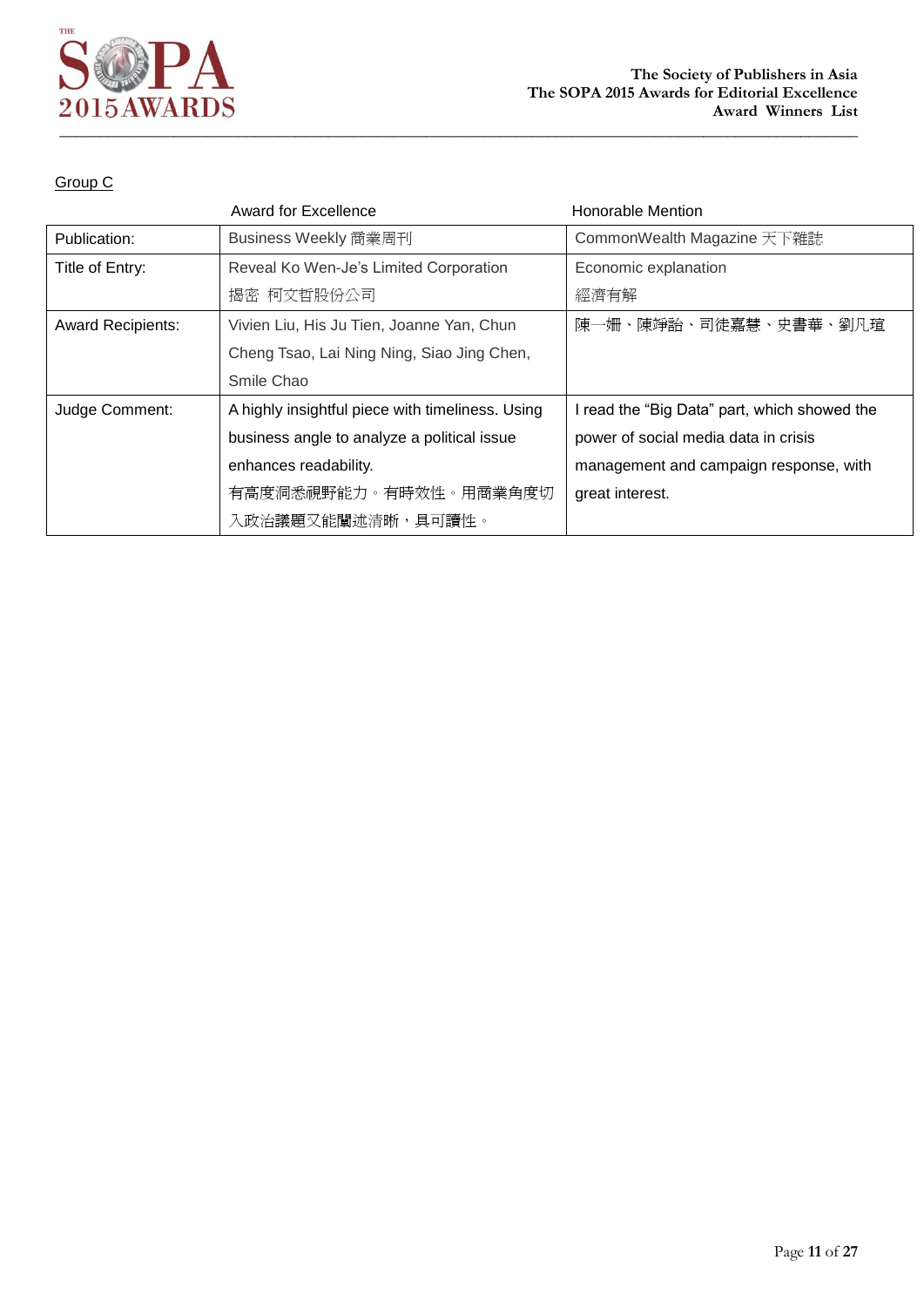

# **Excellence in News Photography**

### Group A

|                          | Award for Excellence                          | <b>Honorable Mention</b>                       |
|--------------------------|-----------------------------------------------|------------------------------------------------|
| Publication:             | Bloomberg                                     | <b>TIME</b>                                    |
| Title of Entry:          | Pro-Democracy Protests in Hong Kong           | The Rohingya, Burma's Forgotten Muslims        |
| <b>Award Recipients:</b> | Lam Yik Fei,                                  | James Nachtwey                                 |
| Judge Comment:           | With a keen eye and lasting power, Lam bested | Through images of raw emotion, physical        |
|                          | almost all the photographers documenting      | hardships, and personal religious reflection,  |
|                          | Occupy with a collection of images that will  | Nachtwey delivers a story that otherwise would |
|                          | show generations for now one of the most      | probably go unnoticed to much of the world.    |
|                          | important times in early 21st Century Hong    |                                                |
|                          | Kong.                                         |                                                |

|                          | <b>Award for Excellence</b>                     | Honorable Mention                           |
|--------------------------|-------------------------------------------------|---------------------------------------------|
| Publication:             | Philippine Daily Inquirer                       | South China Morning Post                    |
| Title of Entry:          | Home Street Home                                | Occupy in pictures                          |
| <b>Award Recipients:</b> | Edwin Bacasmas                                  | K.Y Cheng, Sam Tsang and Robert Ng          |
| Judge Comment:           | The image of children sleeping in a cart        | SCMP's collection of photos sums up much of |
|                          | reinforces the PDI's headline and the plight of | the Umbrella Movement's major events.       |
|                          | millions of poor Filipinos.                     |                                             |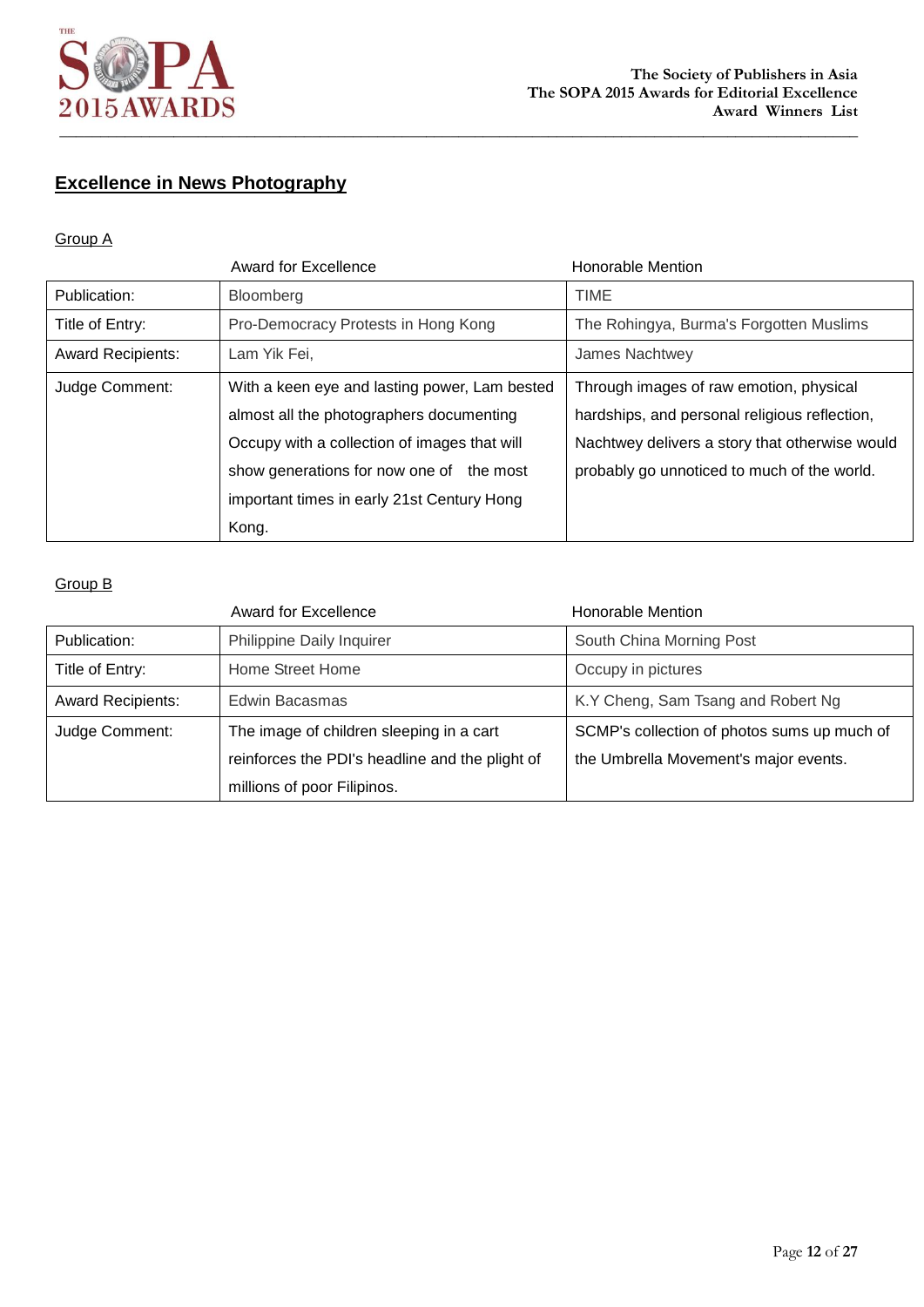

|                          | <b>Award for Excellence</b>                     | <b>Honorable Mention</b>                        |
|--------------------------|-------------------------------------------------|-------------------------------------------------|
| Publication:             | Ming Pao 明報                                     | Ming Pao 明報                                     |
| Title of Entry:          | Police fire tear gas                            | Attacks under control                           |
|                          | 警施催淚彈                                           | 施襲遭制服                                           |
| <b>Award Recipients:</b> | 李澤彤                                             | 盧翊銘                                             |
|                          |                                                 |                                                 |
| Judge Comment:           | The photojournalist has demonstrated his quick  | The photojournalist captured a minor conflict   |
|                          | reflex, cool head and courage under such a      | among all the clashes during the Occupy. But it |
|                          | chaotic and dangerous situation. The teargas    | well demonstrated the chaotic of the Occupy     |
|                          | canister with a tail of fire showed how teargas | and the disunity of society.                    |
|                          | had changed the atmosphere of the street.       | 攝記能拍下佔領期間眾多衝突中的一個小衝突瞬                           |
|                          | 佔領期間最重要的一節:警方施放催淚彈。照片                           | 間,卻反映佔領運動的混雜性和社會的撕裂。                            |
|                          | 反映混亂中「電光火石」的一刹,讓平時的街道                           |                                                 |
|                          | 變得詭異。                                           |                                                 |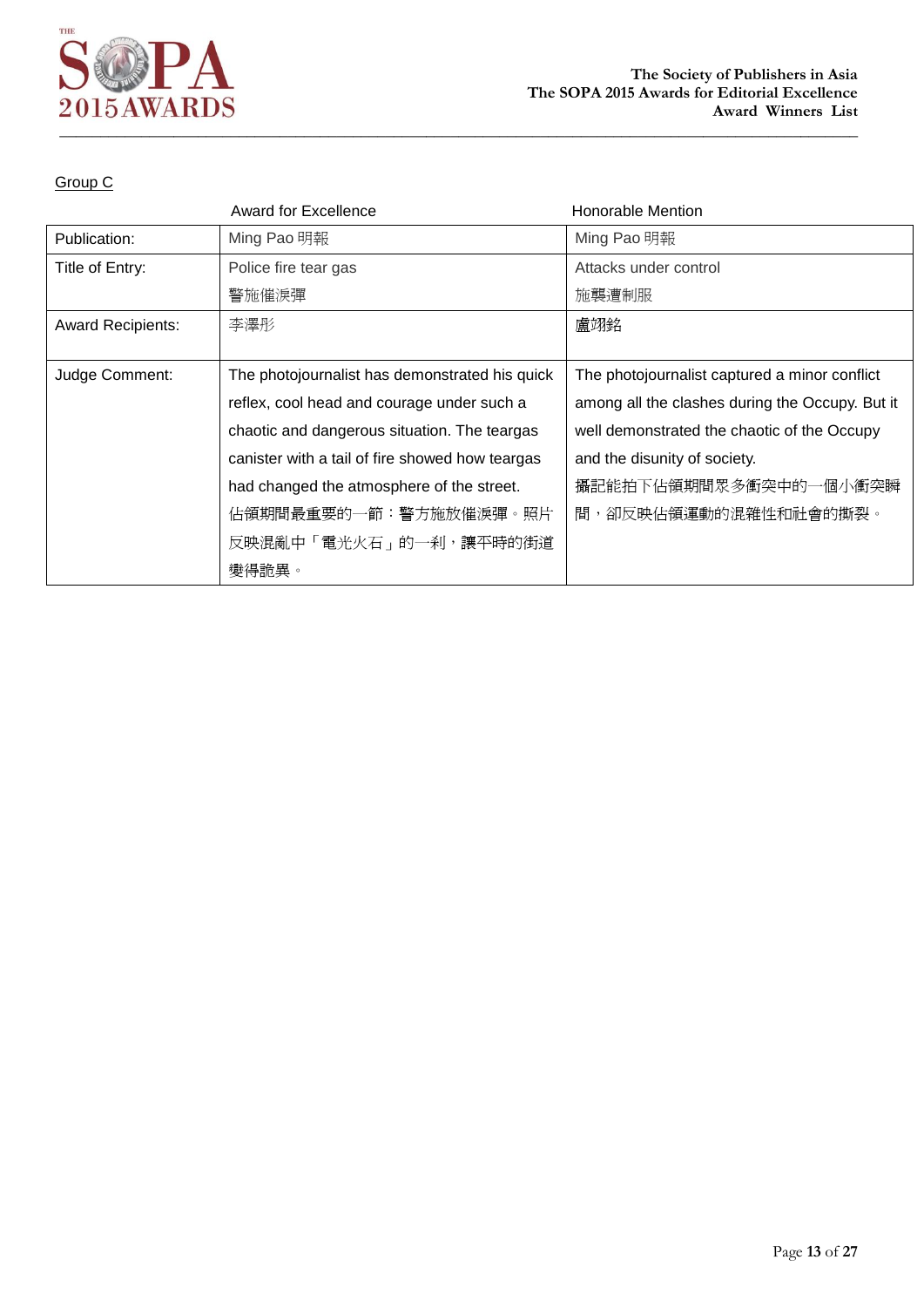

# **Excellence in Business Reporting**

### Group A

|                          | <b>Award for Excellence</b>                      | Honorable Mention                                  |
|--------------------------|--------------------------------------------------|----------------------------------------------------|
| Publication:             | The International New York Times                 | Reuters                                            |
| Title of Entry:          | Alibaba and "The Jack Ma Way"                    | Takata's deadly air bags                           |
| <b>Award Recipients:</b> | David Barboza, with Michael Forsythe, Andrew     | Ben Klayman, Yoko Kubota, Mari Saito, Emi          |
|                          | Jacobs, Neil Gough, Michael de la Merced and     | Emoto, Joanna Zuckerman Bernstein and              |
|                          | James Stewart                                    | Norihiko Shirouzu                                  |
| Judge Comment:           | This package of stories by the International New | By following the story to its roots from Mexico to |
|                          | York Times stands out as among the best to       | the US and Asia it shows how lax controls and      |
|                          | capture the opportunities and perils that face   | pressure for production in one poor country -      |
|                          | potential investors in Alibaba.                  | Mexico - can lead to deaths other countries        |
|                          |                                                  | while responsibility for the company and the       |
|                          |                                                  | whole car production process is fractured.         |

|                          | <b>Award for Excellence</b>                  | <b>Honorable Mention</b>                       |
|--------------------------|----------------------------------------------|------------------------------------------------|
| Publication:             | International Consortium of Investigative    | Lloyd's List                                   |
|                          | Journalists in partnership with Ming Pao     |                                                |
| Title of Entry:          | People's Republic of Offshore or China Leaks | The hidden loans that sank Nanjing Tanker      |
| <b>Award Recipients:</b> | Gerard Ryle, ICIJ Director,                  | Jing Yang                                      |
| Judge Comment:           | The degree of difficulty and the amount of   | The story illustrates vividly the lack of      |
|                          | attention to detail and accuracy makes it a  | compliance with basic financial regulatory     |
|                          | top-notch piece of work.                     | requirements and the potential consequences of |
|                          |                                              | that behavior.                                 |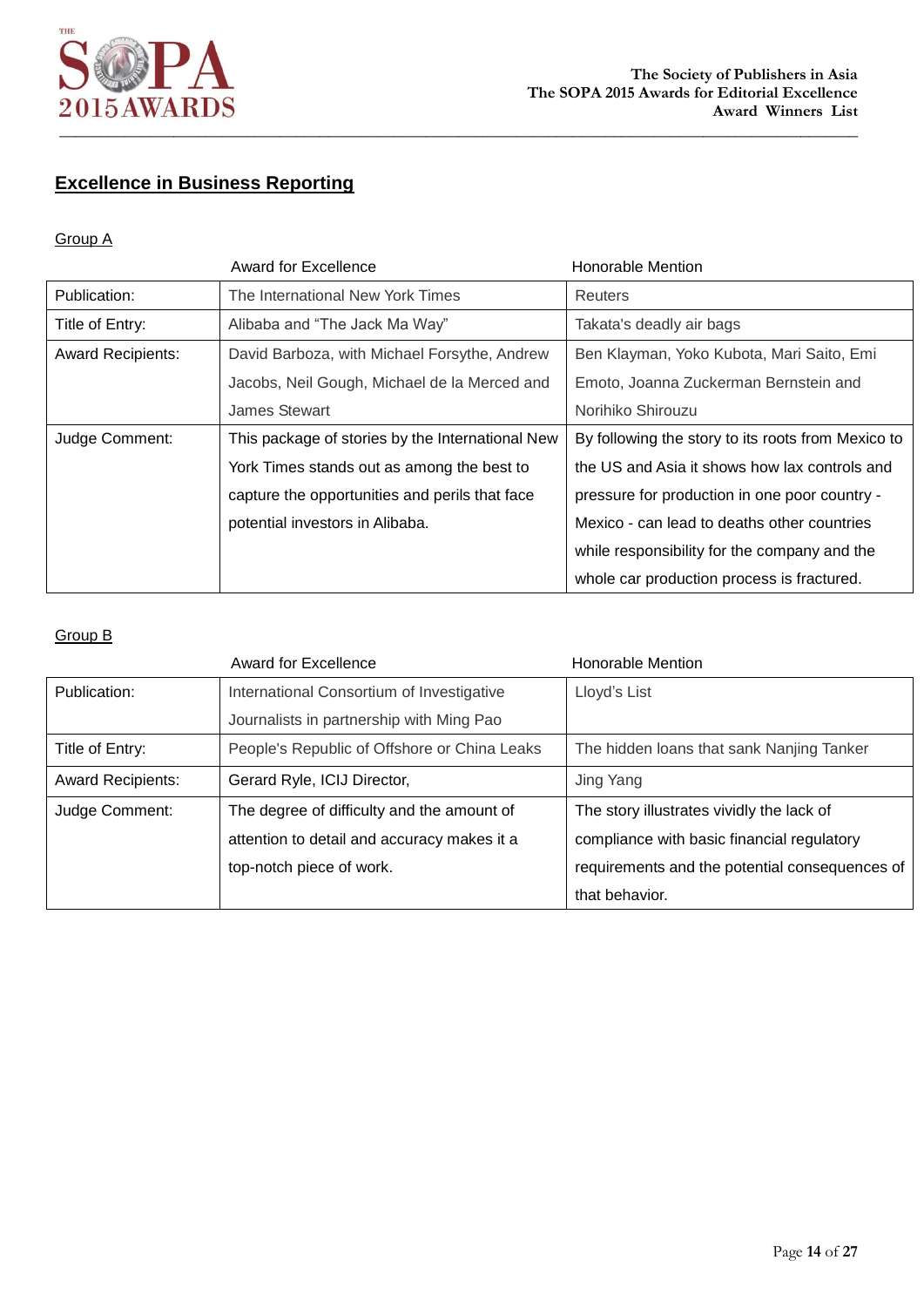

|                          | <b>Award for Excellence</b>                 | Honorable Mention                           |
|--------------------------|---------------------------------------------|---------------------------------------------|
| Publication:             | CommonWealth Magazine 天下雜誌                  | CommonWealth Magazine 天下雜誌                  |
| Title of Entry:          | The fast development of Northeast Agreement | Free trade with real explanation            |
|                          | 北東協火熱崛起                                     | 自由貿易 真相解密                                   |
| <b>Award Recipients:</b> | 賀桂芬、黃亦筠、張翔一、辜樹仁、 彭子珊、司                      | 陳一姍、辜樹仁、程晏鈴、張翔一、陳良榕                         |
|                          | 徒嘉慧                                         |                                             |
| Judge Comment:           | This is a piece of brilliant journalism by  | Commonwealth takes a deep dive, brave look  |
|                          | Commonwealth focusing on the rise of Asean  | into the success of South Korea and why its |
|                          | Economic Community and the force it will    | success in the past decade has outpaced     |
|                          | become on the world stage.                  | Taiwan                                      |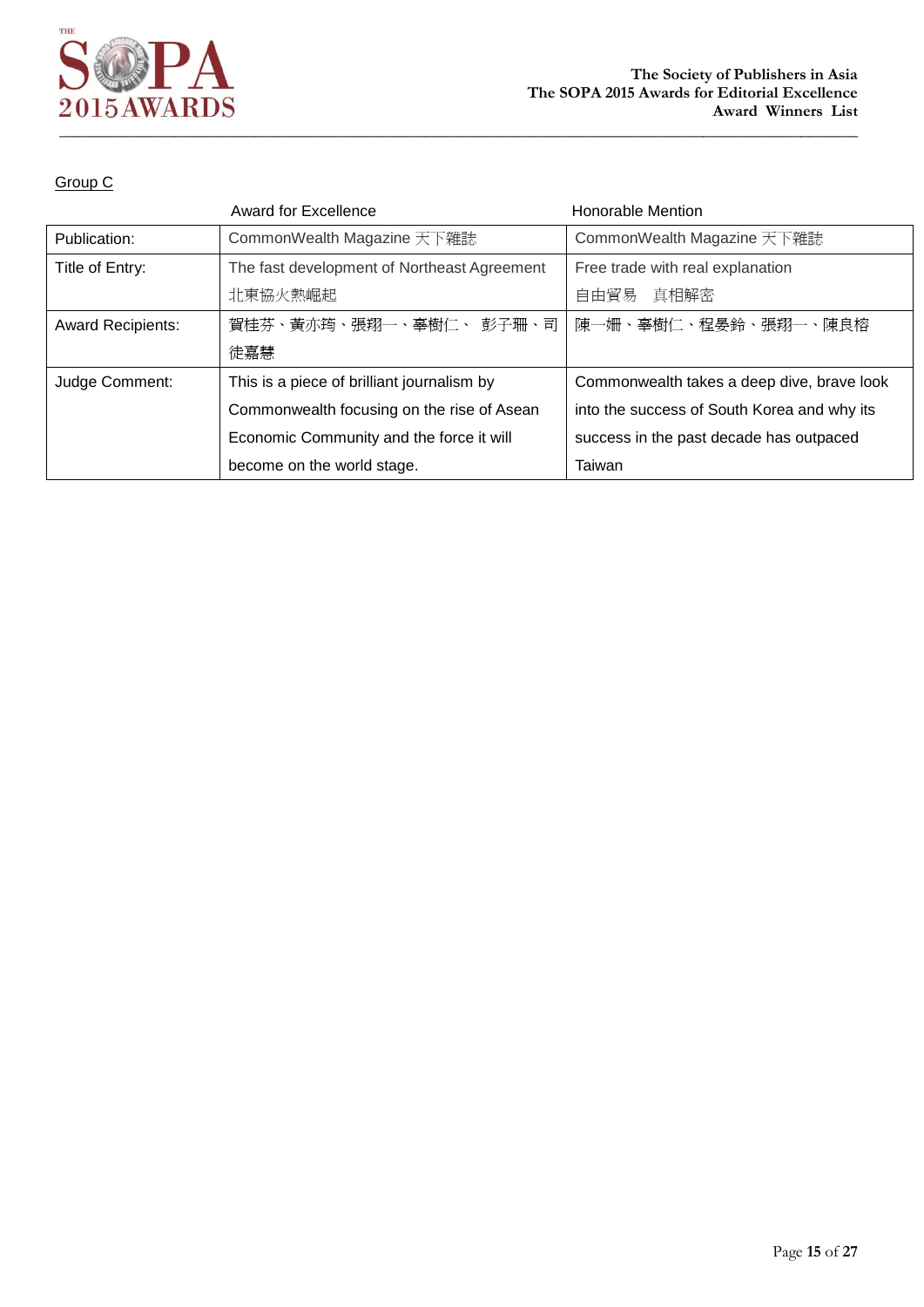

# **Excellence in Information Graphics**

### Group A

# Category Cancelled

### Group B

|                          | Award for Excellence                            | Honorable Mention                                  |
|--------------------------|-------------------------------------------------|----------------------------------------------------|
| Publication:             | South China Morning Post                        | South China Morning Post                           |
| Title of Entry:          | Dead in life, alive in death                    | The height of social values                        |
| <b>Award Recipients:</b> | Alberto Lucas López                             | Alberto Lucas López,                               |
| Judge Comment:           | This stands out completely from the rest of the | Overall effect and composition is strong and       |
|                          | entries and is a clear-cut winner.              | attractive. Excellent hand drawings of the tallest |
|                          |                                                 | buildings                                          |

|                          | <b>Award for Excellence</b>                     | Honorable Mention                             |
|--------------------------|-------------------------------------------------|-----------------------------------------------|
| Publication:             | Sing Tao Daily 星島日報                             | CommonWealth Magazine 天下雜誌                    |
| Title of Entry:          | <b>Flood Relief System</b>                      | Economic explanation                          |
|                          | 世紀排洪                                            | 經濟有解                                          |
| <b>Award Recipients:</b> | Danny Wong,                                     | 賀桂芬、陳一姍、陳竫詒、司徒嘉慧、史書華、                         |
|                          |                                                 | 劉凡瑄、陳紹謙、洪梵軒                                   |
| Judge Comment:           | The realistic 3D rendering is very well done to | Different aspects of the economic problems in |
|                          | depict the interrelationship between different  | Taiwan are faithfully manifested through the  |
|                          | components of the system.                       | engaging motion graphics videos.              |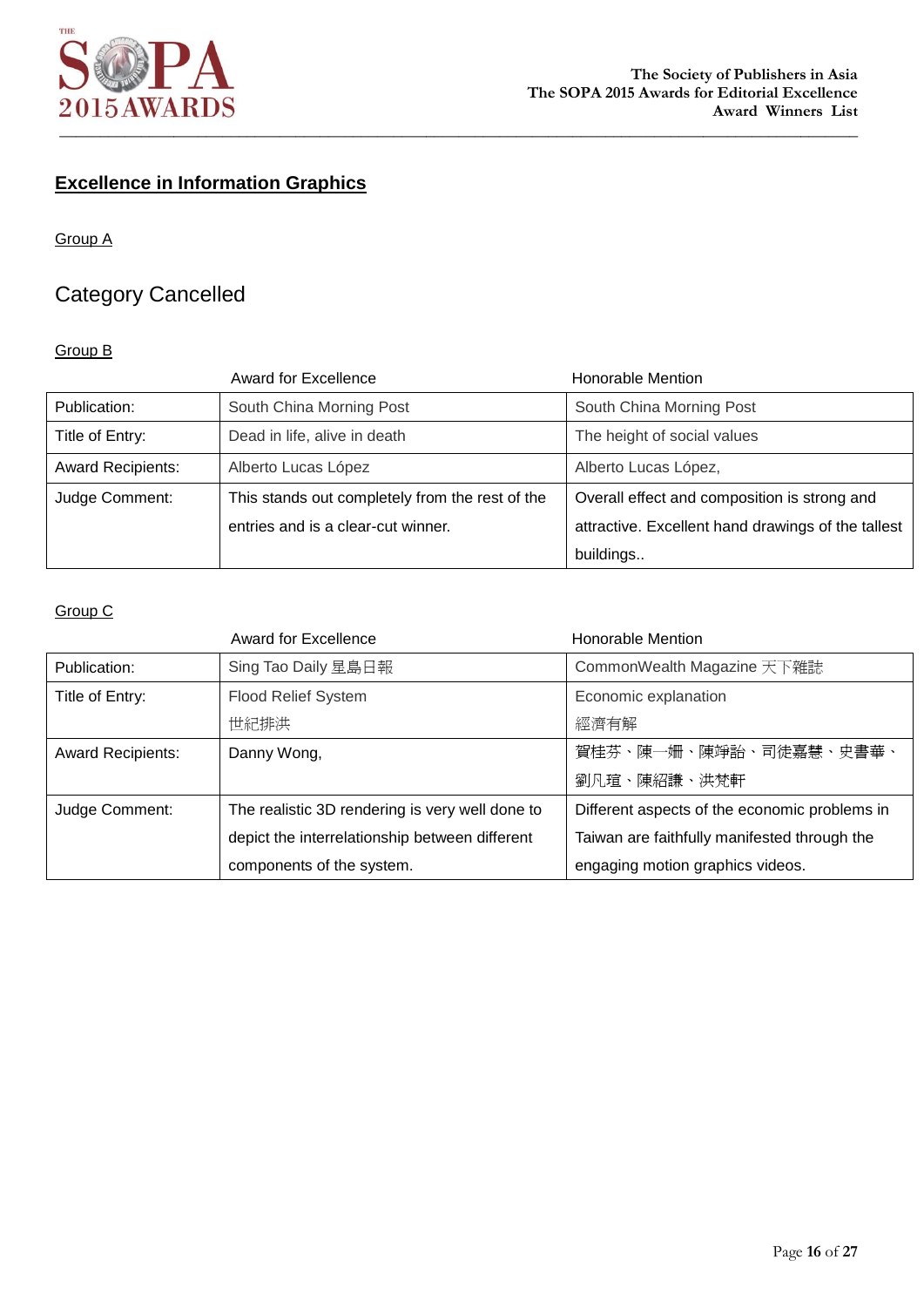

# **Excellence in Reporting Breaking News**

### Group A

|                          | <b>Award for Excellence</b>                      | <b>Honorable Mention</b>                         |
|--------------------------|--------------------------------------------------|--------------------------------------------------|
| Publication:             | <b>Bloomberg LP</b>                              | Reuters                                          |
| Title of Entry:          | Sewol Disaster                                   | Hong Kong's 'Umbrella Revolution'                |
| <b>Award Recipients:</b> | Heesu Lee, Cynthia Kim, Sam Kim, Seyoon          | Greg Torode, James Pomfret, Benjamin Kang        |
|                          | Kim, Shinhye Kang, Eunkyu Seo, Jungah Lee,       | Lim, Yimou Lee, Kinling Lo and David Lague       |
|                          | Sharon Cho, Seonjin Cha, Rose Kim, Anne          |                                                  |
|                          | Swardson, Peter Hirschberg, Chian-Wei Teo,       |                                                  |
|                          | Andrew Davis, Brian Fowler, Stuart Biggs,        |                                                  |
|                          | <b>Rosalind Mathieson</b>                        |                                                  |
| Judge Comment:           | As the story unfolded, Bloomberg reporters filed | The context, background and strong degree of     |
|                          | timely, accurate and poignant stories under      | color at times made the reader feel they were in |
|                          | deadline pressure.                               | amongst the protests.                            |

|                          | <b>Award for Excellence</b>                     | <b>Honorable Mention</b>                          |
|--------------------------|-------------------------------------------------|---------------------------------------------------|
| Publication:             | The Phnom Penh Post                             | The Phnom Penh Post                               |
| Title of Entry:          | <b>HIV</b> outbreak                             | Deadly crackdown                                  |
| <b>Award Recipients:</b> | Chhay Channyda, May Titthara, Joe Freeman,      | Cheang Sokha, Sean Teehan, Shane Worrell,         |
|                          | Mom Kunthear, Shane Worrell, Sarah Taguiam;     | May Titthara, Kevin Ponniah, Daniel Quinlan,      |
|                          | Photographer: Heng Chivoan                      | Phak Seangly, Mom Kunthear, Bennett Murray        |
| Judge Comment:           | It takes a terrible topic and presents it in an | Every story was timely, vivid, fair, well-written |
|                          | even-handed way, void of sensationalism and is  | and rings with authority.                         |
|                          | very transparent in its sourcing.               |                                                   |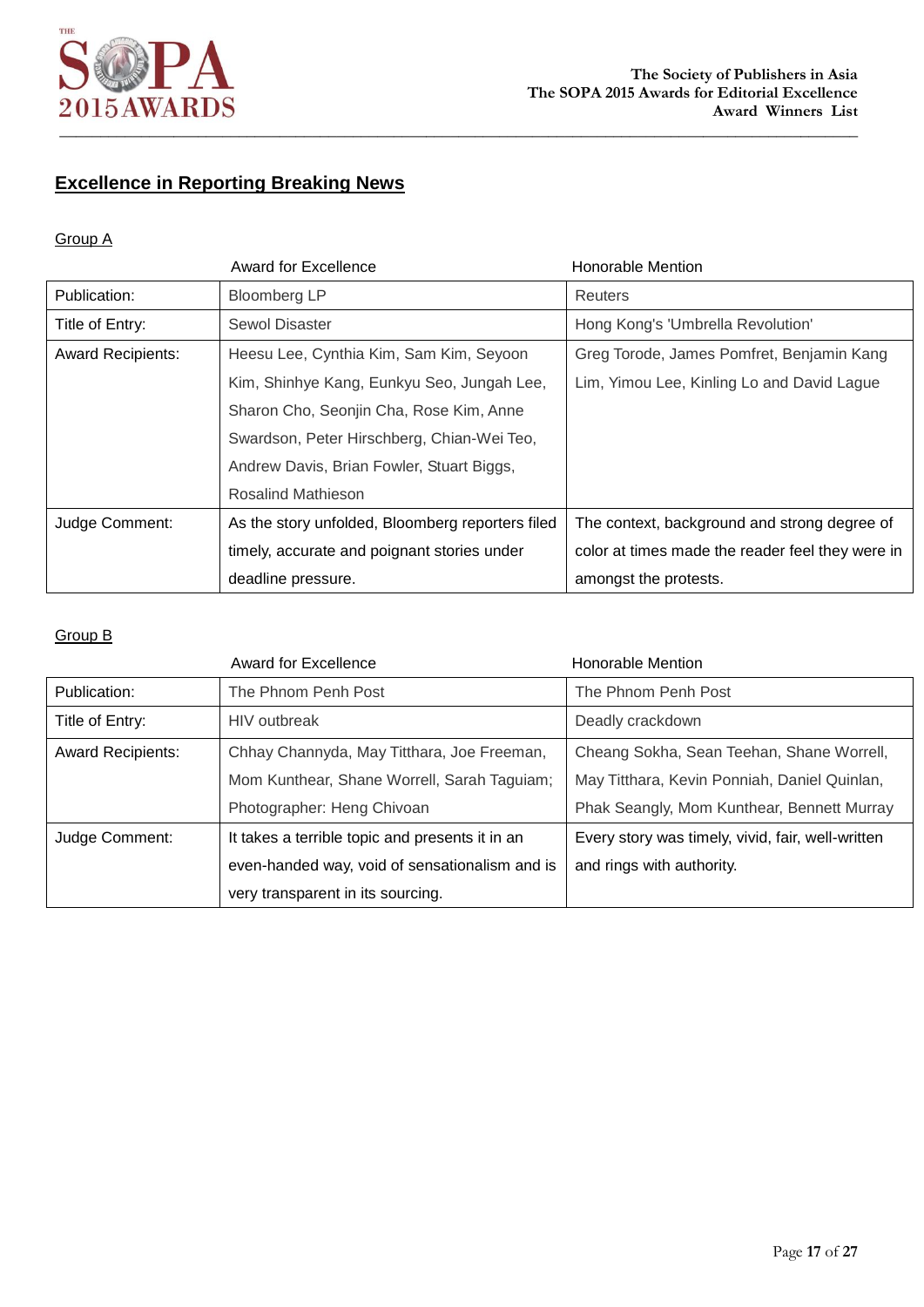

|                          | <b>Award for Excellence</b>                     | <b>Honorable Mention</b>                          |
|--------------------------|-------------------------------------------------|---------------------------------------------------|
| Publication:             | Apple Daily 香港蘋果日報                              | Yazhou Zhoukan 亞洲週刊                               |
| Title of Entry:          | Malaysian Airline tragedy                       | Labour strike at the largest shoe-making factory  |
|                          | 馬航空難                                            | in the world and the problems of immigrant        |
|                          |                                                 | worker welfare                                    |
|                          |                                                 | 世界最大鞋廠罷工 中國民工社保困局                                 |
| <b>Award Recipients:</b> | 國際、突發、中國及靜態組                                    | Liu Xiang, Zhu Yong Xiao, Ma Qian                 |
|                          |                                                 |                                                   |
| Judge Comment:           | This breaking news package covered the          | Reporting on the organizational aspect of the     |
|                          | disappearance of the Malaysian flight MH370 in  | strike was particularly praiseworthy, as it       |
|                          | multiple perspectives, providing details on the | touched on the use of social media platforms by   |
|                          | development of events on several locations as   | the workers and control by the authorities of the |
|                          | well as in the background.                      | organizers.                                       |
|                          | 傑出的團隊合作讓新聞呈現更加完整全面                              |                                                   |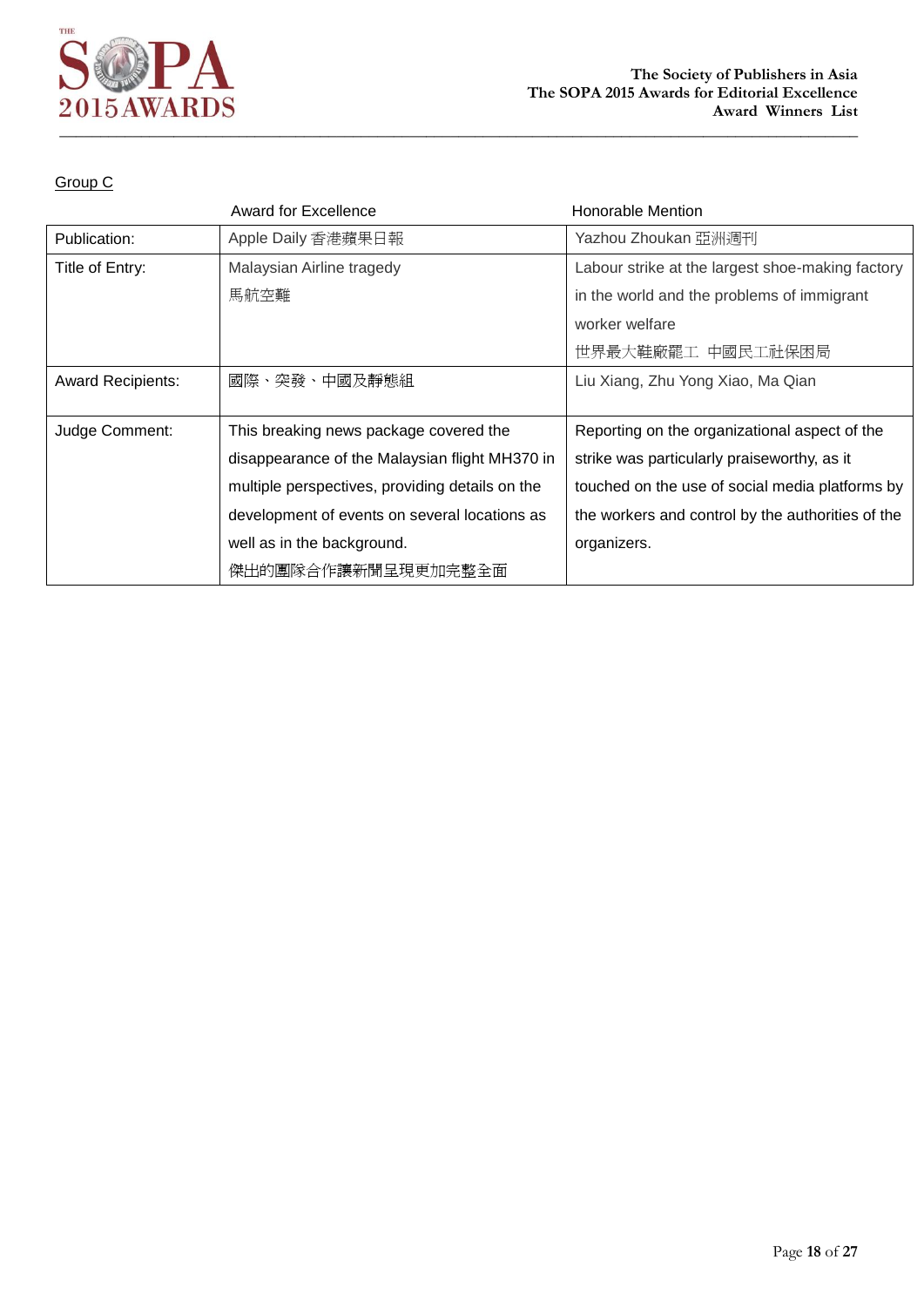

# **Excellence in Opinion Writing**

### Group A

|                          | Award for Excellence                                                                                                                                      | <b>Honorable Mention</b>                                                                                   |
|--------------------------|-----------------------------------------------------------------------------------------------------------------------------------------------------------|------------------------------------------------------------------------------------------------------------|
| Publication:             | <b>Financial Times</b>                                                                                                                                    | <b>Financial Times</b>                                                                                     |
| Title of Entry:          | Life in China                                                                                                                                             | India's 2014 election                                                                                      |
| <b>Award Recipients:</b> | Patti Waldmeir,                                                                                                                                           | Amy Kazmin and David Pilling,                                                                              |
| Judge Comment:           | Waldmeir is a breath of fresh air - even when<br>she is writing about toilets - in a field where<br>people tend to take themselves much too<br>seriously. | These pieces combine a masterly overview of<br>the scene with strong and well-argued opinions<br>about it. |

### Group B

|                          | <b>Award for Excellence</b>                      | Honorable Mention                                  |
|--------------------------|--------------------------------------------------|----------------------------------------------------|
| Publication:             | The Jakarta Globe                                | Nikkei Asian Review                                |
| Title of Entry:          | Outstanding editorial coverage by the Jakarta    | Thitinan Pongsudhirak                              |
|                          | Globe                                            |                                                    |
| <b>Award Recipients:</b> | The Editors at the Jakarta Globe                 | Thitinan Pongsudhirak                              |
| Judge Comment:           | Another example of fearless editorial            | There are few tougher journalistic challenges      |
|                          | commentary in a country in which it can still be | than writing critical opinion columns on the Thai  |
|                          | dangerous to take on vested interests.           | junta for an international publication when you're |
|                          |                                                  | a Thai academic living in post-coup Thailand.      |

|                          | <b>Award for Excellence</b>      | Honorable Mention                                 |
|--------------------------|----------------------------------|---------------------------------------------------|
| Publication:             | Financial Times FT 中文网           | Financial Times FT 中文网                            |
| Title of Entry:          | The Third Road Xi's Taking       | Deng: The Doors He Opened and the Windows         |
|                          | 習近平的第三條道路                        | He Closed                                         |
|                          |                                  | 鄧小平打開的門和關上的窗                                      |
| <b>Award Recipients:</b> | Xiao Shu                         | Wu Wei                                            |
|                          |                                  |                                                   |
| Judge Comment:           | Very thorough and solid analysis | It nicely relates Deng Xiaoping role in           |
|                          |                                  | development to Chinese government's recent        |
|                          |                                  | policies, such as anti-corruption, constitutional |
|                          |                                  | and political reform.                             |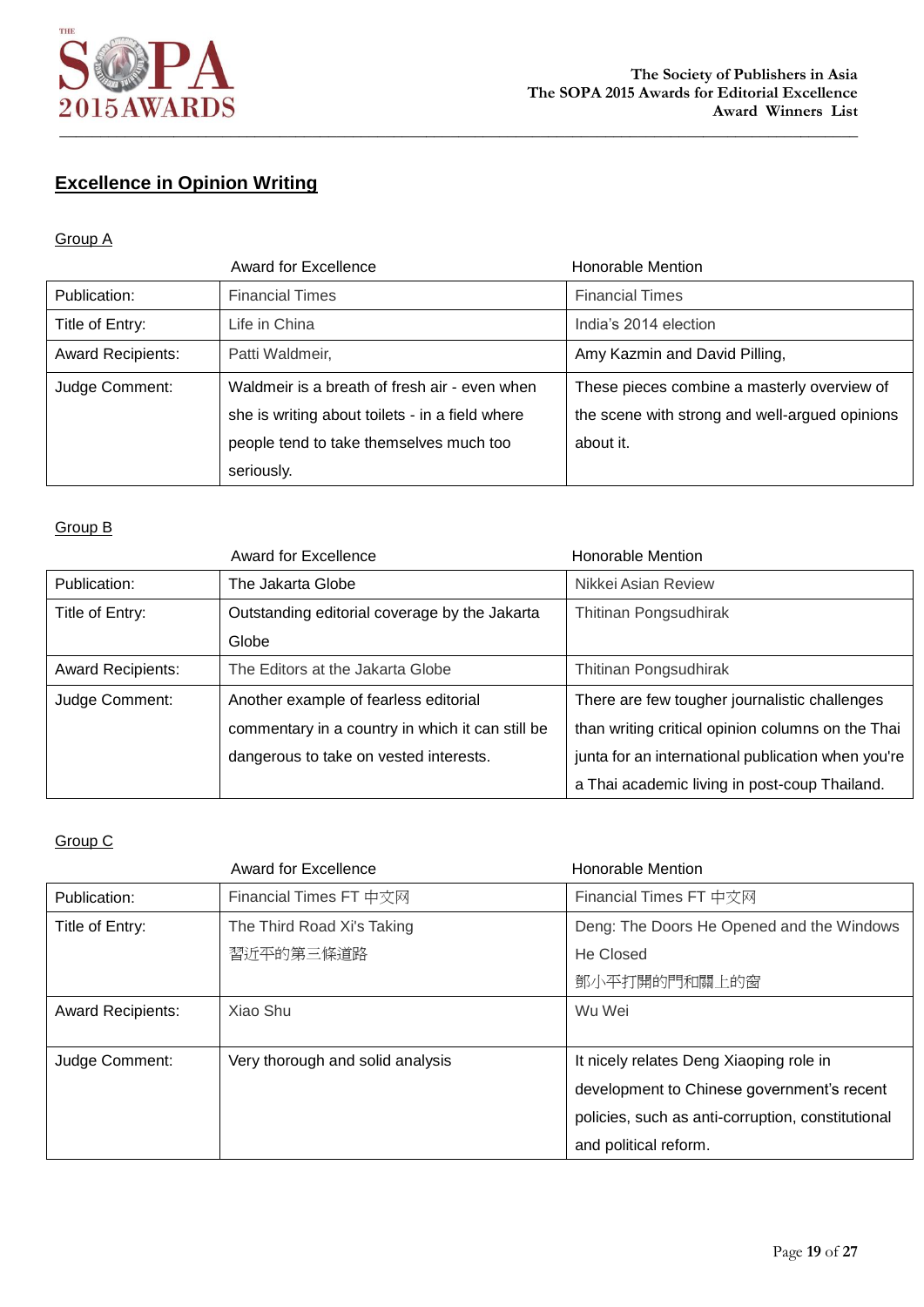

# **Excellence in Editorial Cartooning**

### Group A

# Category Cancelled

### Group B

|                          | <b>Award for Excellence</b>              | <b>Honorable Mention</b>                        |
|--------------------------|------------------------------------------|-------------------------------------------------|
| Publication:             | South China Morning Post                 | The Straits Times                               |
| Title of Entry:          | Occupy (according to Harry)              | Lessons for small states from Ukraine           |
| <b>Award Recipients:</b> | Harry Harrison                           | Manny Francisco                                 |
| Judge Comment:           | The cartoons take on a subject of great  | It needs you to think and is executed with some |
|                          | sensitivity and controversy with wit and | degree of sophistication.                       |
|                          | intelligence                             |                                                 |

|                          | <b>Award for Excellence</b>                | Honorable Mention                                  |
|--------------------------|--------------------------------------------|----------------------------------------------------|
| Publication:             | Headline Daily 頭條日報                        | Ming Pao 明報                                        |
| Title of Entry:          | Go Go Go                                   | Press freedom threatened series                    |
|                          | 衝呀!!                                       | 威脅新聞自由系列                                           |
| <b>Award Recipients:</b> | Danny Wong                                 | 尊子                                                 |
|                          |                                            |                                                    |
| Judge Comment:           | A unique perspective to look at the occupy | A creative and powerful illustration of freedom of |
|                          | movement.                                  | press under pressure in Hong Kong.                 |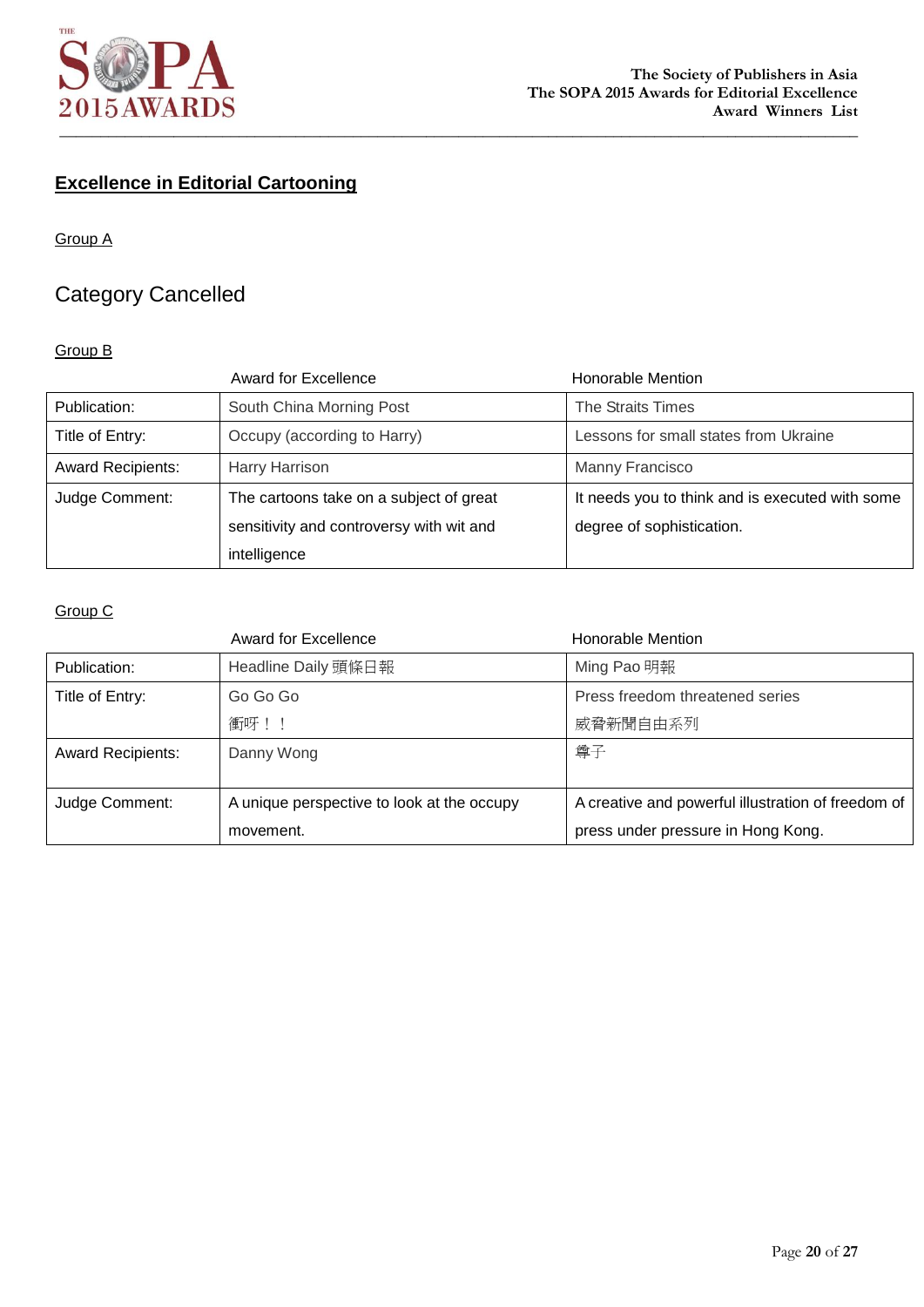

# **Excellence in Reporting on the Environment**

### Group A

|                          | <b>Award for Excellence</b>                    | Honorable Mention                                |
|--------------------------|------------------------------------------------|--------------------------------------------------|
| Publication:             | <b>Bloomberg LP</b>                            | <b>Reuters</b>                                   |
| Title of Entry:          | The bleakest side of India's modernization     | In Jakarta, that sinking feeling is all too real |
| <b>Award Recipients:</b> | Rakteem Katakey, Rajesh Kumar Singh, Tom       | <b>Bill Tarrant</b>                              |
|                          | Lasseter, Ken Wells, Jason Rogers, Andrew      |                                                  |
|                          | Hobbs, Indranil Ghosh, Peter Langan, Robert    |                                                  |
|                          | Blau, John Voskuhl, Will Wade                  |                                                  |
| Judge Comment:           | A heartbreaking tale of the price the common   | To the best of my knowledge, this is the first   |
|                          | people pay when money and politics conspire to | thorough article about the effects of global     |
|                          | silence them all in the name of "progress."    | warming in Indonesia.                            |

### Group B

|                          | <b>Award for Excellence</b>                 | Honorable Mention                                   |
|--------------------------|---------------------------------------------|-----------------------------------------------------|
| Publication:             | Nikkei Asian Review                         | <b>Thomson Reuters Foundation</b>                   |
| Title of Entry:          | A future in drought                         | Water Shortages in India                            |
| <b>Award Recipients:</b> | Gwen Robinson,                              | <b>Thomson Reuters Foundation</b>                   |
| Judge Comment:           | A remarkably comprehensive and illuminating | This is best-of-class in terms of article           |
|                          | package of articles on the problem of water | packages, taking a significant topic, splitting it  |
|                          | shortages across Asia, well-written and     | into meaningful areas and creating through the      |
|                          | well-presented.                             | series a full sense of - in this case - the urgency |
|                          |                                             | of the water problem in India.                      |

|                          | <b>Award for Excellence</b>                      | Honorable Mention                               |
|--------------------------|--------------------------------------------------|-------------------------------------------------|
| Publication:             | Ming Pao Weekly 明報周刊                             | CommonWealth Magazine 天下雜誌                      |
| Title of Entry:          | Where to find the inner peace?                   | Taiwan's outlying island SOS: Who stole my      |
|                          | 《靜土何處尋》                                          | homeland? 台灣離島 SOS 誰偷了我的國土?                     |
| <b>Award Recipients:</b> | 陳伊敏                                              | 何榮幸、劉光瑩、陳寧、李郁欣                                  |
|                          |                                                  |                                                 |
| Judge Comment:           | The topic is fresh. The angle to cover the story | A powerful illustration of the way in which the |
|                          | is diversified.                                  | quality of Taiwan's nature environment is       |
|                          | 選題有新鮮感,採訪角度多元化。                                  | compromised by China's illegal dredging and     |
|                          |                                                  | generation of rubbish.                          |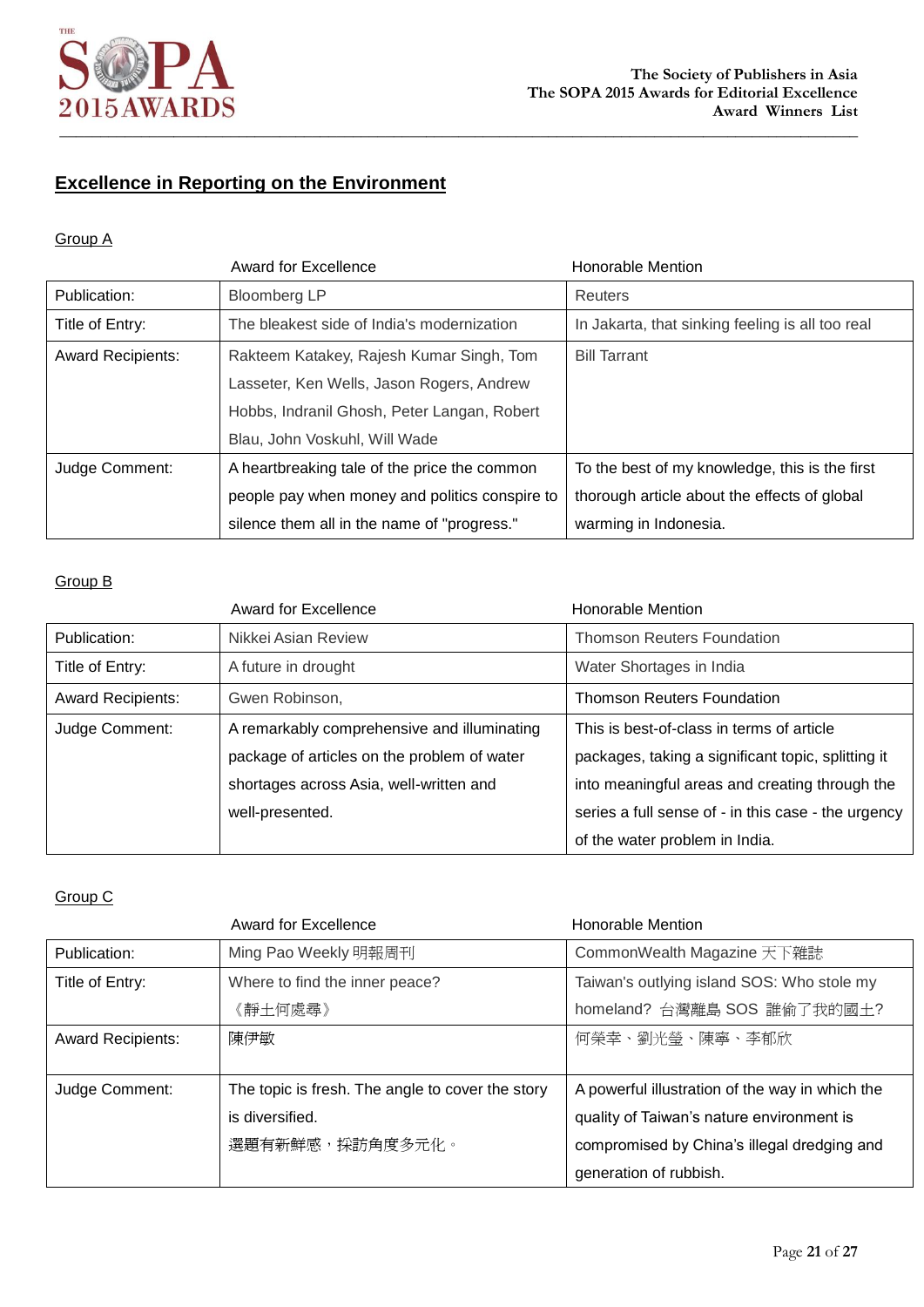

# **Excellence in Feature Photography**

### Group A

|                          | <b>Award for Excellence</b>                       | Honorable Mention                              |
|--------------------------|---------------------------------------------------|------------------------------------------------|
| Publication:             | The International New York Times                  | TIME                                           |
| Title of Entry:          | The Plight of the Rohingya                        | The World's Most Dangerous Room                |
| <b>Award Recipients:</b> | Amy Sawitta Lefevre and Andrew R.C. Marshall      | Simon Lee, Henry Sanderson, Rosalind           |
|                          |                                                   | Mathieson, Neil Western                        |
| Judge Comment:           | Tomas Munita's "Plight of the Rohingya" aren't    | Dominic Nahr's photographs are a chilling look |
|                          | just a series of photographs. They are proof,     | at the impact of the Fukushima Daiichi Nuclear |
|                          | evidence, a voice of a people on the run, looking | Power Plant meltdown and how far Fukushima     |
|                          | for a home.                                       | is from recovery.                              |

### Group B

|                          | <b>Award for Excellence</b>                     | <b>Honorable Mention</b>                         |
|--------------------------|-------------------------------------------------|--------------------------------------------------|
| Publication:             | Time Out Hong Kong                              | <b>Tasting Kitchen</b>                           |
| Title of Entry:          | The Forgotten Cost of Domestic Help             | Refined by Time                                  |
| <b>Award Recipients:</b> | Calvin Sit, Anna Cummins, Mark Tjhung           | David Hartung,                                   |
| Judge Comment:           | These photographs are a revelatory picture of   | This was a superb example of thoroughly          |
|                          | domestic workers' lives and the sacrifices they | integrating beautiful photography with a thought |
|                          | make.                                           | provoking feature story.                         |

|                          | Award for Excellence                             | <b>Honorable Mention</b>                        |
|--------------------------|--------------------------------------------------|-------------------------------------------------|
| Publication:             | The Outlook Magazine 新视线                         | Today 今周刊                                       |
| Title of Entry:          | Special Issue of Tokyo, Volume I                 | Manor of Human                                  |
|                          | 东京 (上) 别册                                        | 人的莊園                                            |
| <b>Award Recipients:</b> | Peng Yangjun                                     | Ching-Hui Chou                                  |
|                          |                                                  |                                                 |
| Judge Comment:           | The series of B/W pictures of Tokyo is very well | The artist showed imagination and skillful      |
|                          | done, creating an in-depth visual report.        | execution of photographing a difficult exhibit. |
|                          | 攝影師以日本常見的黑白攝影語言拍攝東京,帶                            |                                                 |
|                          | 點模擬之餘卻又充滿個人深入觀察,見樹又見林。                           |                                                 |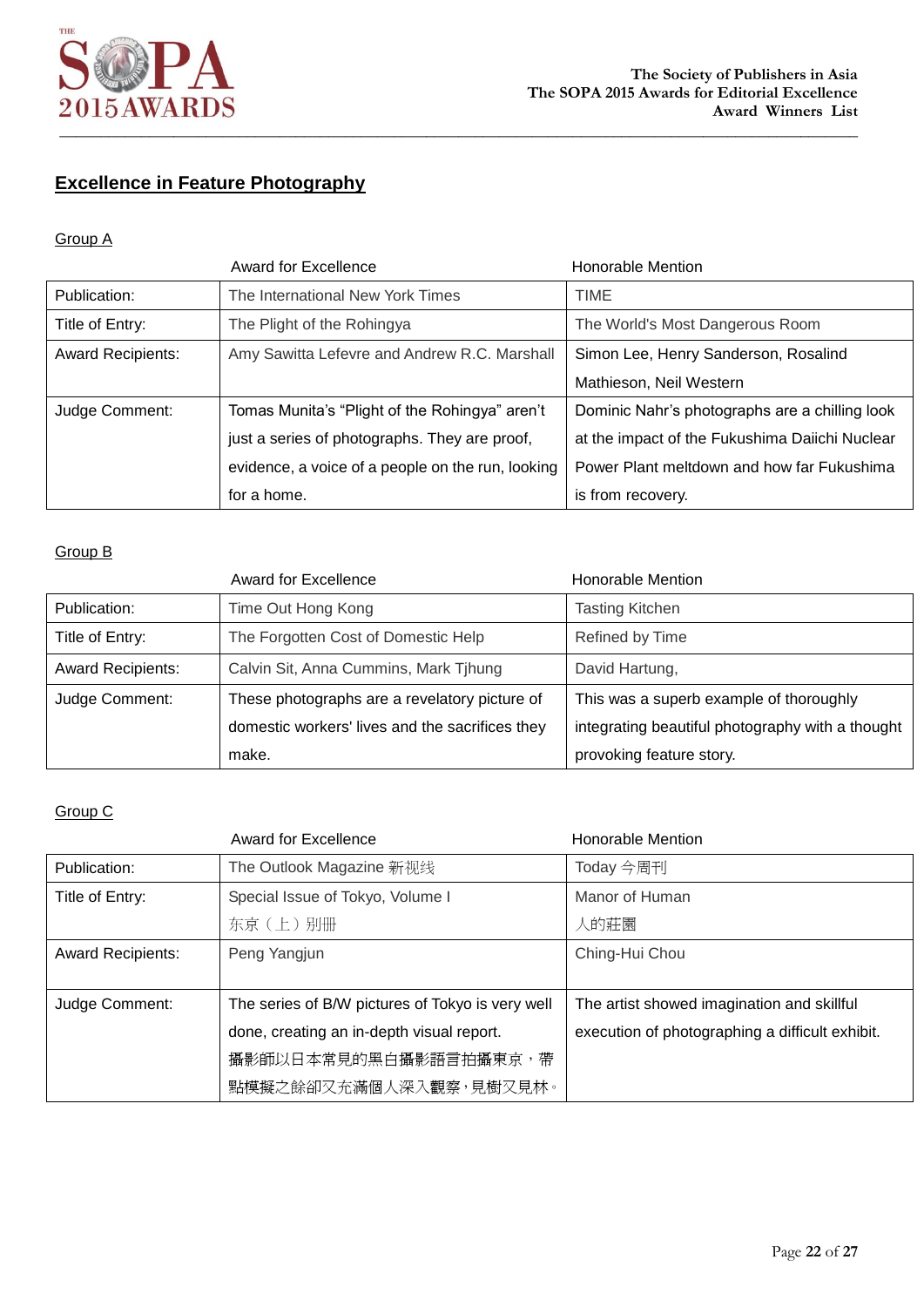

## **The Scoop Award**

### Group A

|                          | <b>Award for Excellence</b>                           | <b>Honorable Mention</b>                             |
|--------------------------|-------------------------------------------------------|------------------------------------------------------|
| Publication:             | <b>Bloomberg LP</b>                                   | Reuters                                              |
| Title of Entry:          | <b>Deleting Drug Tests</b>                            | Closing in on Zhou's circle                          |
| <b>Award Recipients:</b> | Anna Edney, Ketaki Gokhale, Adi Narayan,              | Benjamin Kang Lim and Ben Blanchard                  |
|                          | Drew Armstrong, Crayton Harrison, Anjali              |                                                      |
|                          | Cordeiro, Andrew Pollack, Reg Gale, Jeffrey D         |                                                      |
|                          | Grocott                                               |                                                      |
| Judge Comment:           | These journalists tackled a story that was            | Kudos to the team for digging deeper,                |
|                          | difficult to source and difficult to report, yet with | confirming details and information, and weaving      |
|                          | persistence and over time they managed to             | together a well-written story that skillfully        |
|                          | uncover an important global story that had            | explains the context, the history, and the political |
|                          | eluded all other news media organizations.            | and legal implications in China.                     |

|                          | Award for Excellence                         | <b>Honorable Mention</b>                       |
|--------------------------|----------------------------------------------|------------------------------------------------|
| Publication:             | South China Morning Post                     | Nikkei Asian Review                            |
| Title of Entry:          | Crackdown in Macau                           | San Miguel proposes \$10B airport for Manila   |
| <b>Award Recipients:</b> | Niall Fraser                                 | Kenji Kawase,                                  |
| Judge Comment:           | It's a textbook example of what good beat    | This was a genuine business scoop, with other  |
|                          | reporting should be: Developing the sources  | major media citing Nikkei's story in their own |
|                          |                                              |                                                |
|                          | and expertise that enable one to be ahead of | followup reporting.                            |
|                          | the competition on key developments.         |                                                |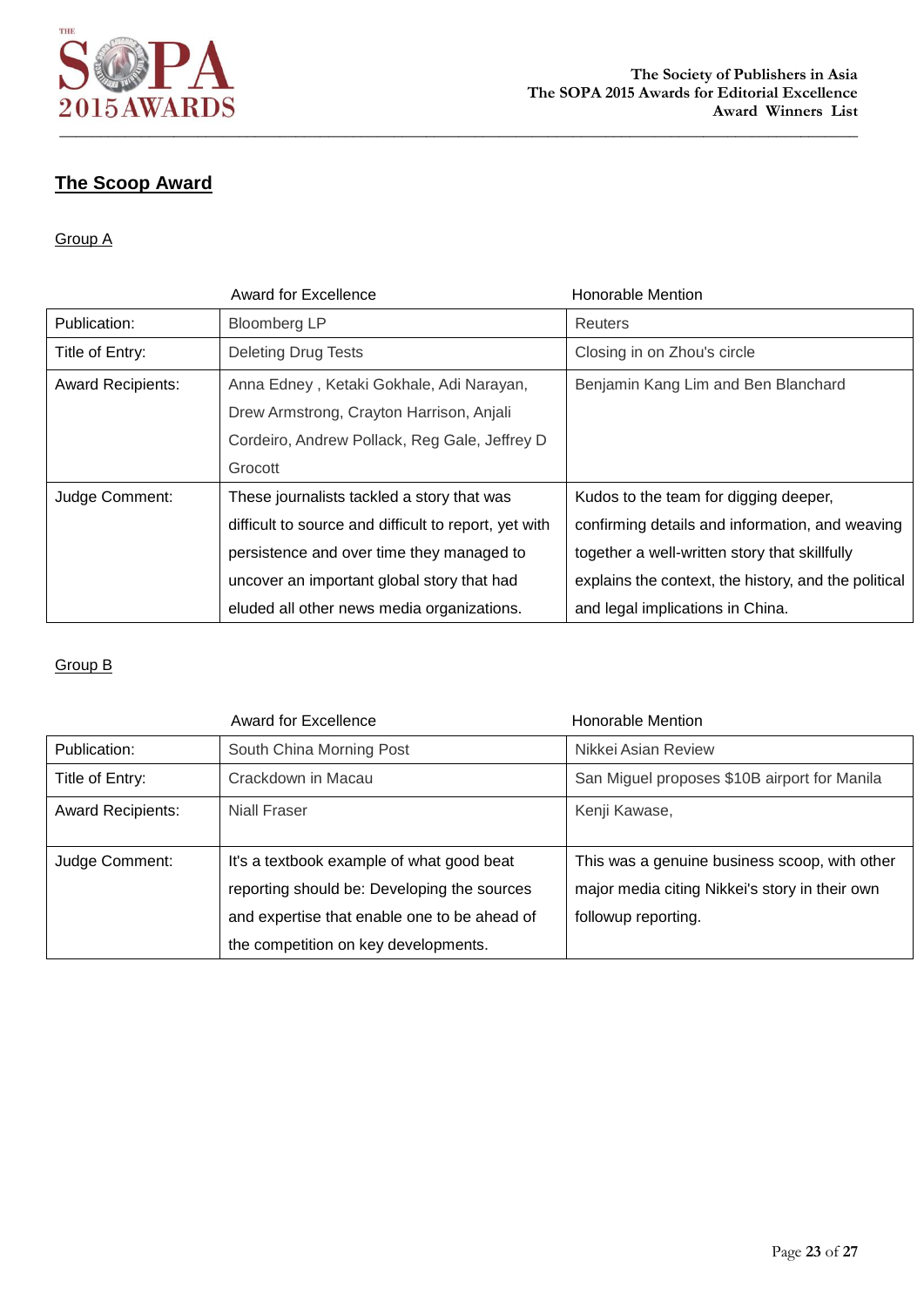

|                          | <b>Award for Excellence</b>                    | <b>Honorable Mention</b>                          |
|--------------------------|------------------------------------------------|---------------------------------------------------|
| Publication:             | Apple Daily 香港蘋果日報                             | Business Weekly 商業周刊                              |
| Title of Entry:          | PLA's secret military radar over Tai Mo Shan   | Hard Choices: Reliance on China makes Taiwan      |
|                          | 解放軍大帽山秘密建軍事雷達                                  | Vulnerable                                        |
|                          |                                                | 抉擇 越倚賴中國,台灣越脆弱                                    |
| <b>Award Recipients:</b> | 梁御和、林偉聰                                        | His Ju Tien, Yi-Ling Kuo, Kiri Tseng, Chiu Piling |
|                          |                                                |                                                   |
| Judge Comment:           | Apple Daily provided a pretty good scoop       | This in-depth interview with Hillary Clinton      |
|                          | revealing a secretive PLA military facility in | reveals her thoughts on cross-straits relations   |
|                          | Hong Kong.                                     | with significant impact.                          |
|                          |                                                | 訪問深入,影響深遠。                                        |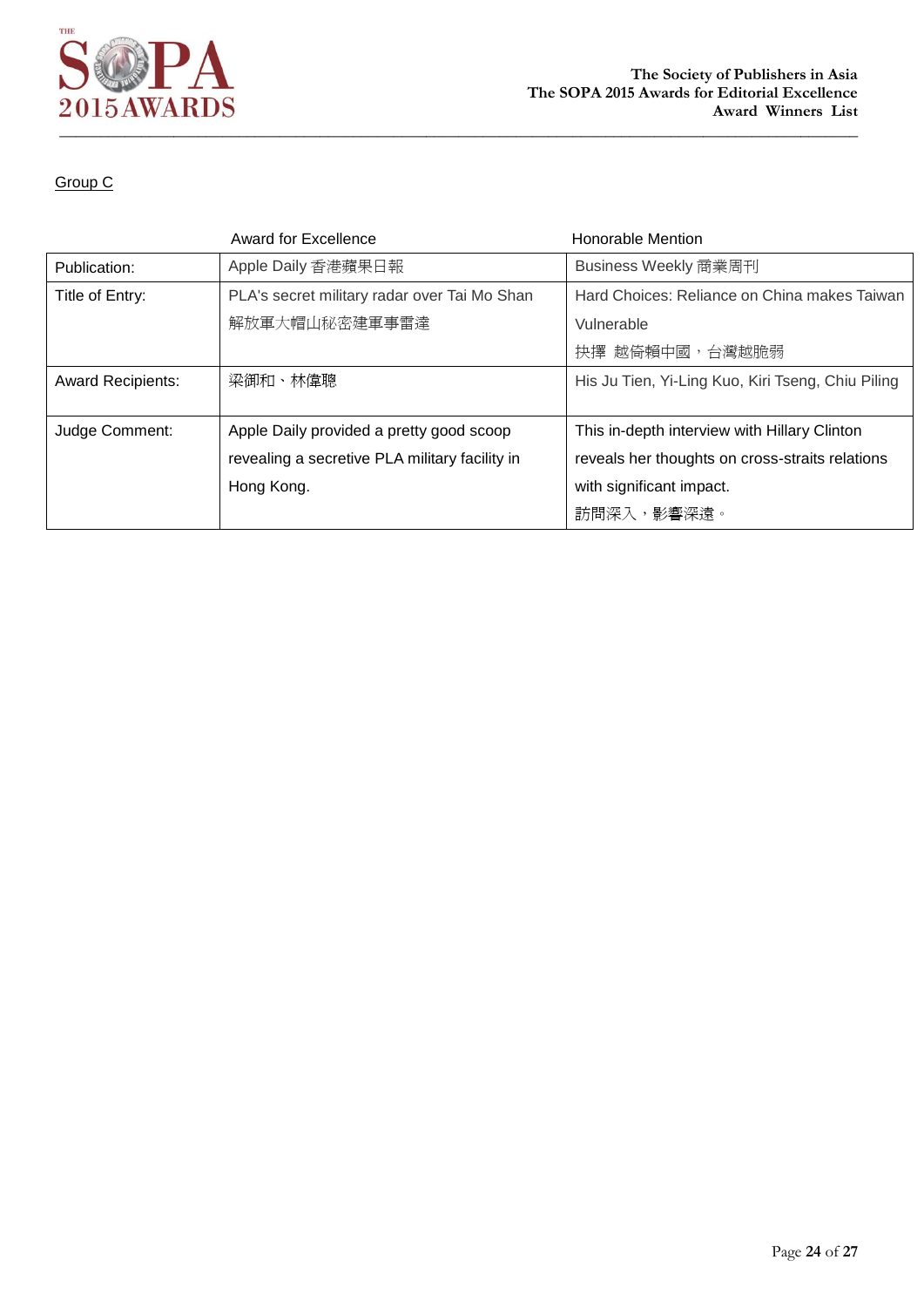

# **Excellence in Investigative Reporting**

### Group A

|                          | Award for Excellence                          | Honorable Mention                              |
|--------------------------|-----------------------------------------------|------------------------------------------------|
| Publication:             | <b>Financial Times</b>                        | <b>Bloomberg LP</b>                            |
| Title of Entry:          | China in Africa: How Sam Pa became the        | The bleakest side of India's modernization     |
|                          | middleman                                     |                                                |
| <b>Award Recipients:</b> | Tom Burgis and Demetri Sevastopulo            | Rakteem Katakey, Rajesh Kumar Singh, Tom       |
|                          |                                               | Lasseter, Ken Wells, Jason Rogers, Andrew      |
|                          |                                               | Hobbs, Indranil Ghosh, Peter Langan, Robert    |
|                          |                                               | Blau, John Voskuhl, Will Wade                  |
| Judge Comment:           | For those who wonder how China swings its     | A stunning indictment of India cutting corners |
|                          | many deals not just in Africa but in Asia and | and covering up hazards from breakneck         |
|                          | Latin America, this piece provides a detailed | growth.                                        |
|                          | explanation of opaque deal making and         |                                                |
|                          | questionable ethics.                          |                                                |

|                          | <b>Award for Excellence</b>                        | Honorable Mention                               |
|--------------------------|----------------------------------------------------|-------------------------------------------------|
| Publication:             | Malaysiakini                                       | The Phnom Penh Post                             |
| Title of Entry:          | The rise of the Johor royal family's business      | The calculus of logging                         |
|                          | empire                                             |                                                 |
| <b>Award Recipients:</b> | Nigel Aw                                           | May Titthara and Daniel Pye; Photographer:      |
|                          |                                                    | Heng Chivoan                                    |
| Judge Comment:           | A rare and successful attempt to pull open the     | Gutsy, detailed reporting despite sometimes     |
|                          | veil that hides the activities of Malaysia's royal | harrowing conditions, such as when the reporter |
|                          | families.                                          | was chased by men on motorcycles who were       |
|                          |                                                    | carrying assault rifles.                        |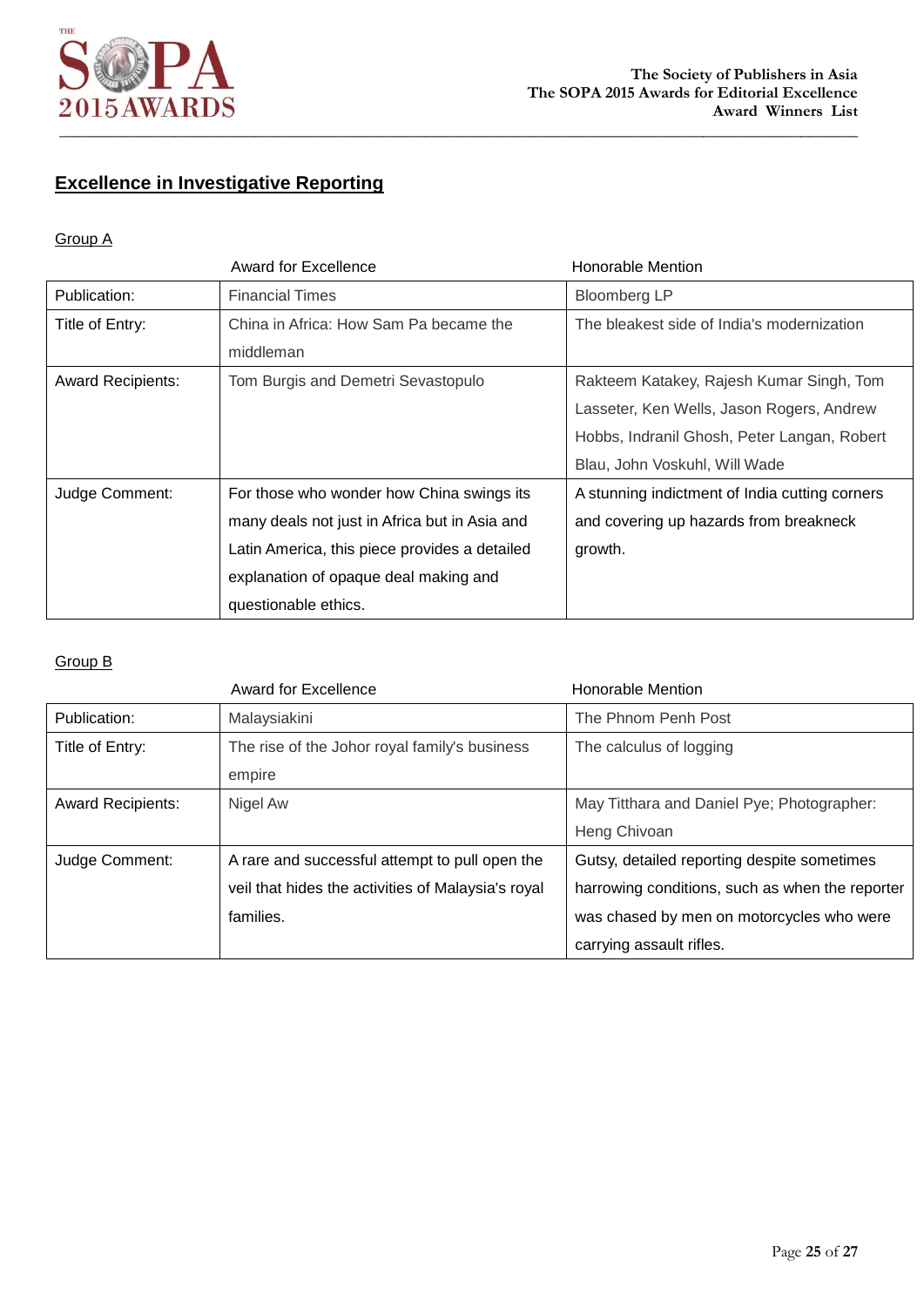

|                          | <b>Award for Excellence</b>                      | Honorable Mention                                |
|--------------------------|--------------------------------------------------|--------------------------------------------------|
| Publication:             | Ming Pao 明報                                      | Apple Daily 香港蘋果日報                               |
| Title of Entry:          | Investigative series on BVI offshore companies   | Delayed and overspending high-speed rail         |
|                          | 權貴 BVI 離岸公司與利益衝突調査系列                             | series                                           |
|                          |                                                  | 高鐵延誤及超支系列報導                                      |
| <b>Award Recipients:</b> | 偵査組                                              | 盧勁業、伍雅謙、鄭啓源、林偉聰                                  |
| Judge Comment:           | Good investigative pieces which unveil           | High quality investigative articles which showed |
|                          | secretive facts and links among the rich and the | solid research and real digging.                 |
|                          | powerful.                                        |                                                  |